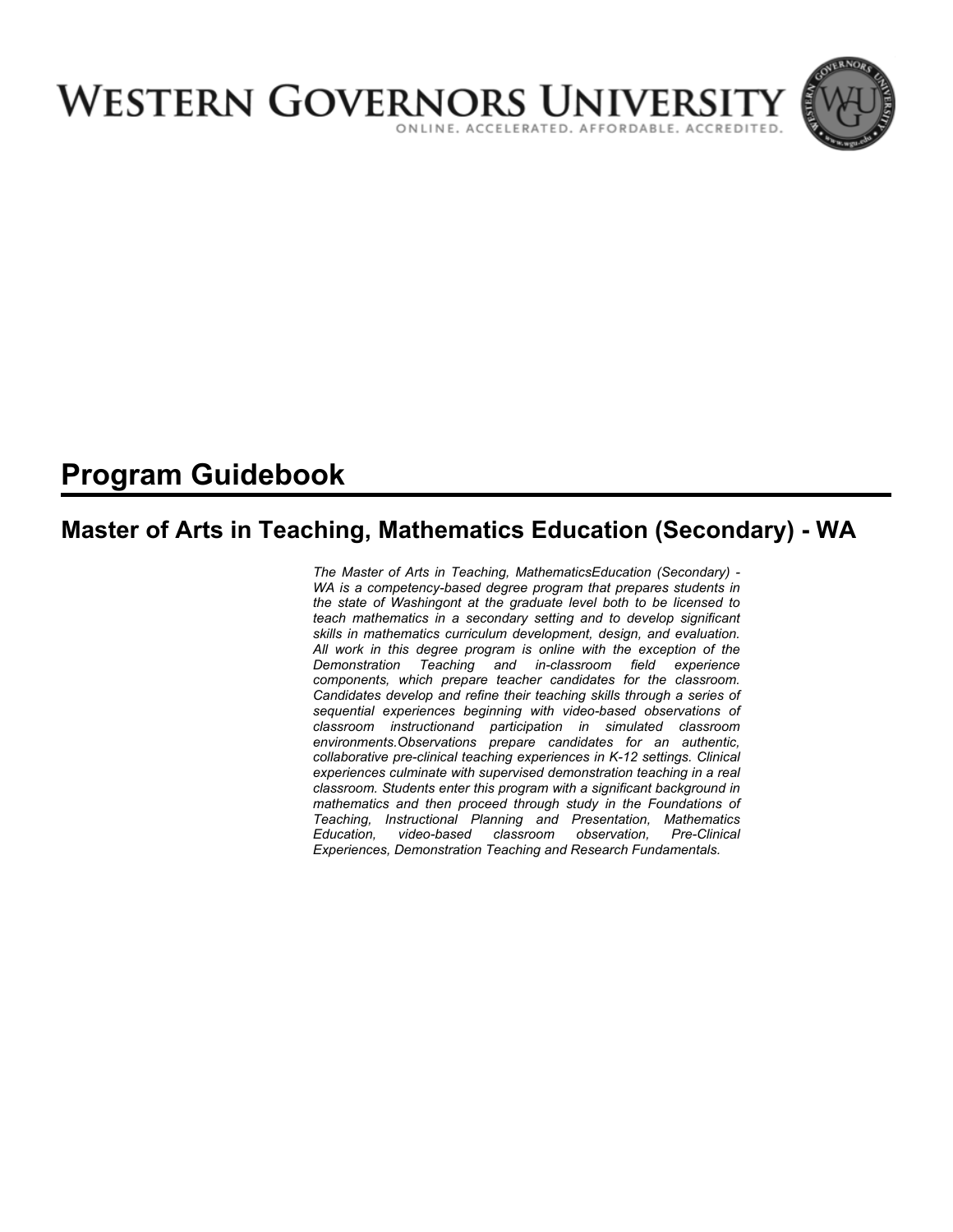## **Understanding the Competency-Based Approach**

Practically speaking, how do competency-based programs like those offered at Western Governors University (WGU) work? Unlike traditional universities, WGU does not award degrees based on completion of a certain number of credit hours or a certain set of required courses. Instead, you will earn your degree by demonstrating your skills, knowledge, and understanding of important concepts.

Progress through a degree program is governed not by the amount of time you spend in class but by your ability to demonstrate mastery of competencies as you complete required courses. Of course, you will need to engage in learning experiences as you review competencies or develop knowledge and skills in areas in which you may be weak. To help you acquire the knowledge and skills you need to complete your courses and program, WGU provides a rich array of learning resources. Your program mentor will work closely with you to help you understand the competencies required for your program and to help you create a schedule for completing your courses. You will also work closely with course instructors as you engage in each of your courses. As subject matter experts, course instructors will guide you through the content you must master to pass the course assessments.

The benefit of this competency-based system is that enables students who are knowledgeable about a particular subject to make accelerated progress toward completing a degree, even if they lack college experience. You may have gained skills and knowledge of a subject while on the job, accumulated wisdom through years of life experience, or already taken a course on a particular subject. WGU will award your degree based on the skills and knowledge that you possess and can demonstrate—not the number of credits hours on your transcript.

### **Accreditation**

Western Governors University is the only university in the history of American higher education to have earned accreditation from four regional accrediting commissions. WGU's accreditation was awarded by (1) the Northwest Commission on Colleges and Universities, (2) the Higher Learning Commission of the North Central Association of Colleges and Schools, (3) the Accrediting Commission for Community and Junior Colleges of the Western Association of Schools and Colleges, and (4) the Accrediting Commission for Senior Colleges and Universities of the Western Association of Schools and Colleges. The university's accreditation status is now managed by the Northwest Commission on Colleges and Universities (NWCCU), which reaffirmed WGU's accreditation in February 2020. The WGU Teachers College is accredited at the initial-licensure level by the Council for the Accreditation of Educator Preparation (CAEP) and by the Association of Advancing Quality in Educator Preparation (AAQEP) . The nursing programs are accredited by the Commission on Collegiate Nursing Education (CCNE). The Health Information Management program is accredited by the Commission on Accreditation for Health Informatics and Information Management Education (CAHIIM). The College of Business programs are accredited by the Accreditation Council for Business Schools and Programs (ACBSP).

### **The Degree Plan**

The focus of your program is your personalized Degree Plan. The Degree Plan is a detailed blueprint of the courses you will need to complete in order to earn your degree. The Degree Plan also lays out the accompanying learning resources and assessments that compose your program. The list of courses in the Degree Plan is often referred to as the standard path. The amount of time it takes to complete your program depends on both the amount of new information you need to learn and the amount of time you plan to devote each week to study.

Students vary widely in the specific skills and information they need to learn. For example, some students may be highly knowledgeable in a particular subject matter and would not need to engage in new learning opportunities. Other students may find that portions of the program require them to learn new information and that they need to take an online class or participate in a study module to acquire the knowledge and skills needed to fulfill program competencies in that area. Some individuals may be able to devote as little as 15–20 hours per week to the program, while others may need to devote more time. For this reason,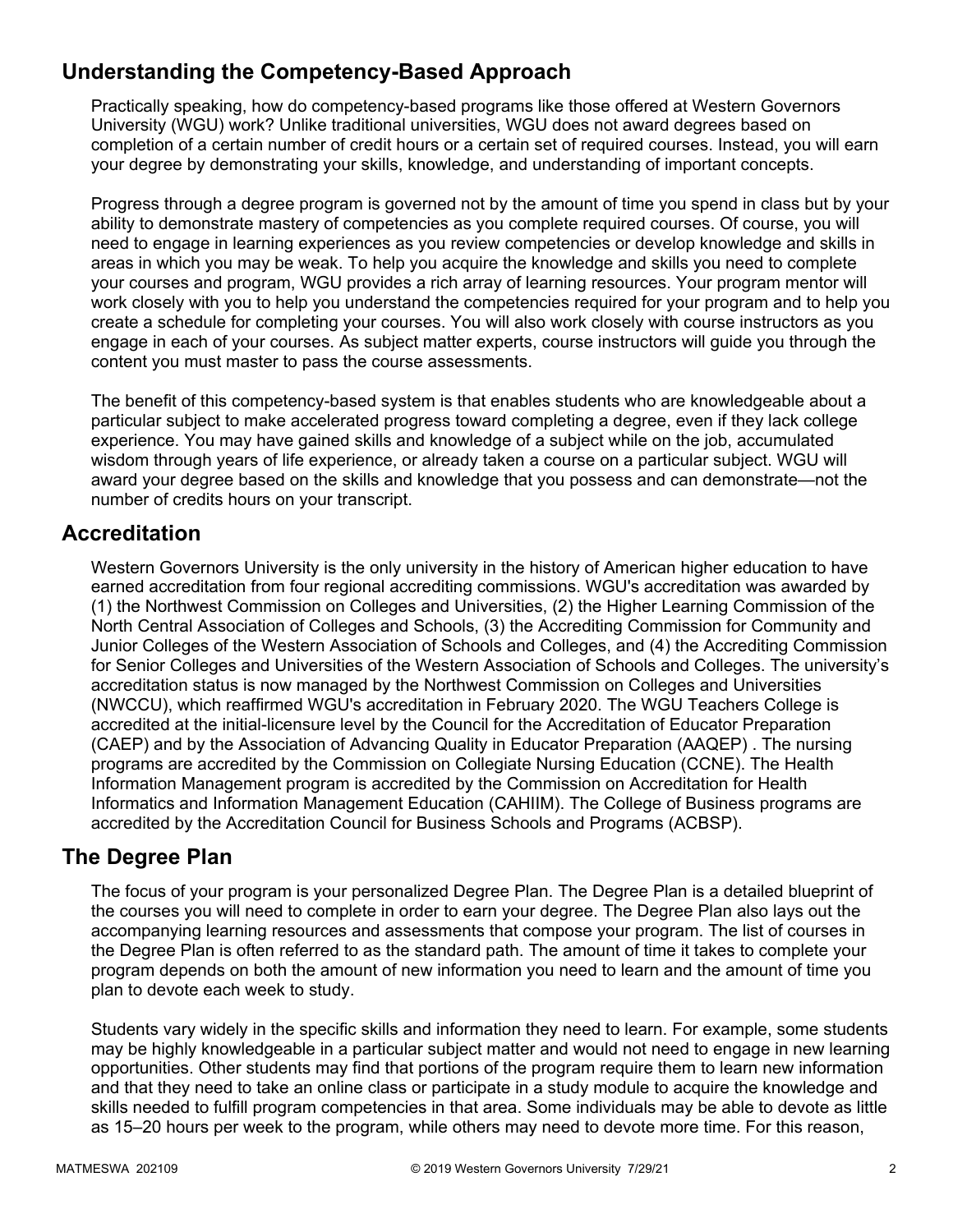pre-assessments are there to help your program mentor form a profile of your prior knowledge and create a personalized Degree Plan.

### **How You Will Interact with Faculty**

At WGU, faculty serve in specialized roles, and they will work with you individually to provide the guidance, instruction, and support you will need to succeed and graduate. As a student, it is important for you to take advantage of this support. It is key to your progress and ultimate success.

Upon your enrollment, you will be assigned a program mentor—an expert in your field of study who will provide you with regular program-level guidance and support from the day you start until the day you graduate. Your program mentor will set up regular telephone appointments (weekly at first) with you, which you will be expected to keep. The mentor will review program competencies with you and work with you to develop a plan and schedule for your coursework. Your program mentor will serve as your main point of contact throughout your program—helping you set weekly study goals, recommending specific learning materials, telling you what to expect in courses, and keeping you motivated. In addition to regular calls, your program mentor is available to help you resolve questions and concerns as they arise.

For many of the courses at WGU, you will be required to complete performance assessments. These include reports, papers, presentations, and projects that let you demonstrate your mastery of the required competencies. A separate group of faculty members, called evaluators, will review your work to determine whether it meets requirements. Evaluators are also subject matter experts in their field of evaluation. If your assessment needs further work before it "passes," these evaluators, who review your work anonymously, will provide you with instructional feedback to help you meet evaluation standards and allow you to advance.

### **Connecting with Other Mentors and Fellow Students**

As you proceed through your Degree Plan, you will have direct contact with multiple faculty members. These communications can take a variety of forms, including participation in one-on-one discussions, chats in the learning communities, and live cohort and webinar opportunities. As a WGU student, you will have access to your own personal MyWGU Student Portal, which will provide a gateway to your courses of study, learning resources, and learning communities where you will interact with faculty and other students.

The learning resources in each course are specifically designed to support you as you develop competencies in preparation for your assessments. These learning resources may include reading materials, videos, tutorials, cohort opportunities, community discussions, and live discussions that are guided by course instructors who are experts in their field. You will access your program community during your orientation course to network with peers who are enrolled in your program and to receive continued support through professional enrichment and program-specific chats, blogs, and discussions. WGU also provides Student Services associates to help you and your program mentor solve any special problems that may arise.

### **Orientation**

The WGU orientation course focuses on acquainting you with WGU's competency-based model, distance education, technology, and other resources and tools available for students. You will also utilize WGU program and course communities, participate in activities, and get to know other students at WGU. The orientation course must be completed before you can start your first term at WGU.

## **Transferability of Prior College Coursework**

Because WGU is a competency-based institution, it does not award degrees based on credits but rather on demonstration of competency. WGU undergraduate programs may accept transfer credits or apply a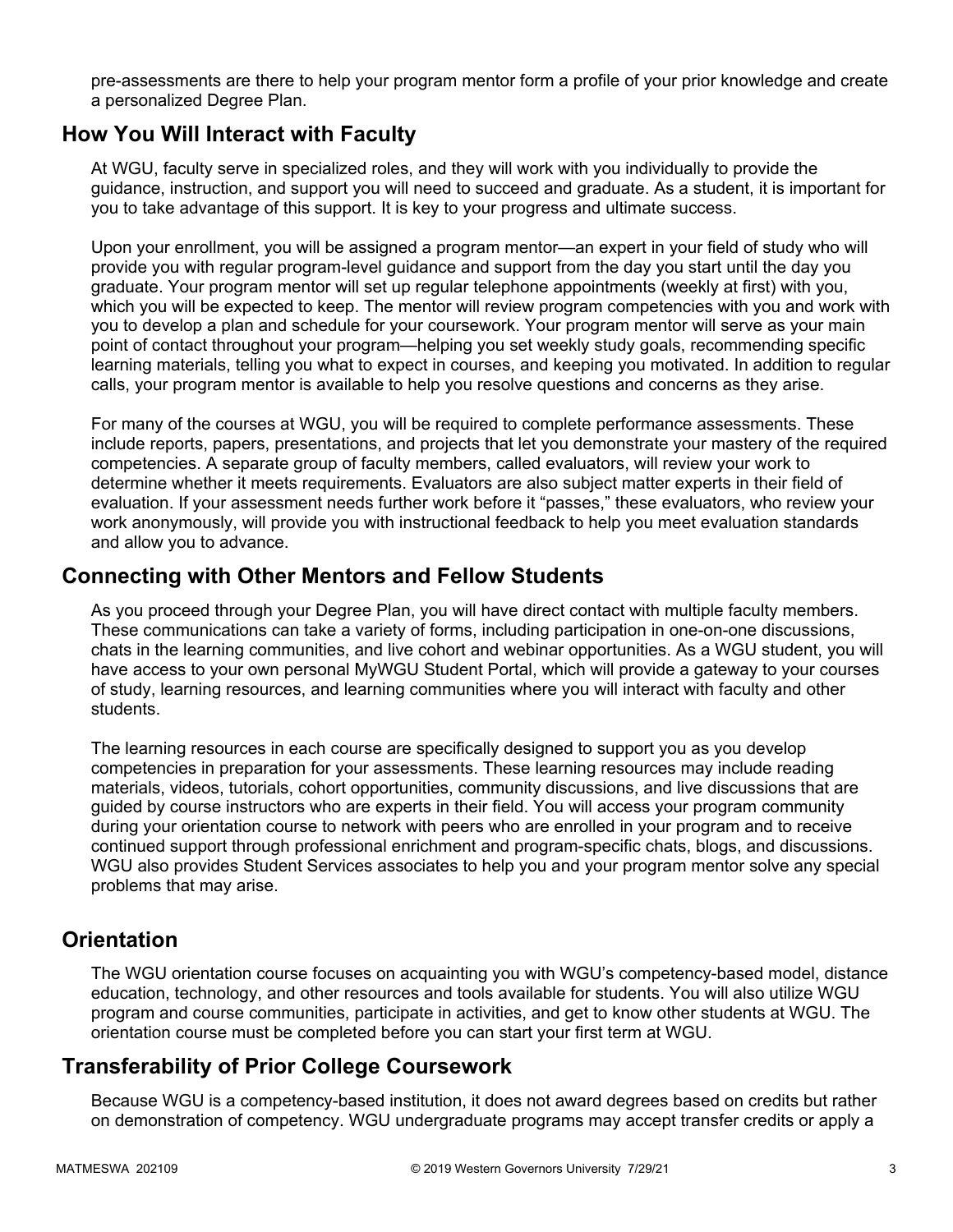'Requirement Satisfied' (RS) in some cases. Refer to your specific program transfer guidelines to determine what can be satisfied by previously earned college credits. In most cases, WGU does not accept college transfer credits at the graduate (master's) level. Students entering graduate programs must have their undergraduate degree transcripts verified before being admitted to WGU. In addition to a program's standard course path, there may be additional state-specific requirements.

### [Click here for the Student Handbook](http://cm.wgu.edu/)

WGU does not waive any requirements based on a student's professional experience and does not perform a "résumé review" or "portfolio review" that will automatically waive any degree requirements. Degree requirements and transferability rules are subject to change in order to keep the degree content relevant and current.

Remember, WGU's competency-based approach lets you take advantage of your knowledge and skills, regardless of how you obtained them. Even when you do not directly receive credit, the knowledge you possess may help you accelerate the time it takes to complete your degree program.

### **Continuous Enrollment, On Time Progress, and Satisfactory Academic Progress**

WGU is a "continuous enrollment" institution, which means you will be automatically enrolled in each of your new terms while you are at WGU. Each term is six months long. Longer terms and continuous enrollment allow you to focus on your studies without the hassle of unnatural breaks between terms that you would experience at a more traditional university. At the end of every six-month term, you and your program mentor will review the progress you have made and revise your Degree Plan for your next sixmonth term.

WGU requires that students make measurable progress toward the completion of their degree programs every term. We call this "On-Time Progress," denoting that you are on track and making progress toward on-time graduation. As full-time students, graduate students must enroll in at least 8 competency units each term, and undergraduate students must enroll in at least 12 competency units each term. Completing at least these minimum enrollments is essential to On-Time Progress and serves as a baseline from which you may accelerate your program. We measure your progress based on the courses you are able to pass, not on your accumulation of credit hours or course grades. Every time you pass a course, you are demonstrating that you have mastered skills and knowledge in your degree program. For comparison to traditional grading systems, passing a course means you have demonstrated competency equivalent to a "B" grade or better.

WGU assigns competency units to each course in order to track your progress through the program. A competency unit is equivalent to one semester credit of learning. Some courses may be assigned 3 competency units while others may be as large as 12 competency units.

Satisfactory Academic Progress (SAP) is particularly important to students on financial aid because you must achieve SAP in order to maintain eligibility for financial aid. We will measure your SAP quantitatively by reviewing the number of competency units you have completed each term. In order to remain in good academic standing, you must complete at least 66.67% of the units you attempt over the length of your program—including any courses you add to your term to accelerate your progress. Additionally, during your first term at WGU you must pass at least 3 competency units in order to remain eligible for financial aid. We know that SAP is complex, so please contact a financial aid counselor should you have additional questions. \*Please note: The Endorsement Preparation Program in Educational Leadership is not eligible for federal financial aid.

### **Courses**

Your Degree Plan includes courses needed to complete your program. To obtain your degree, you will be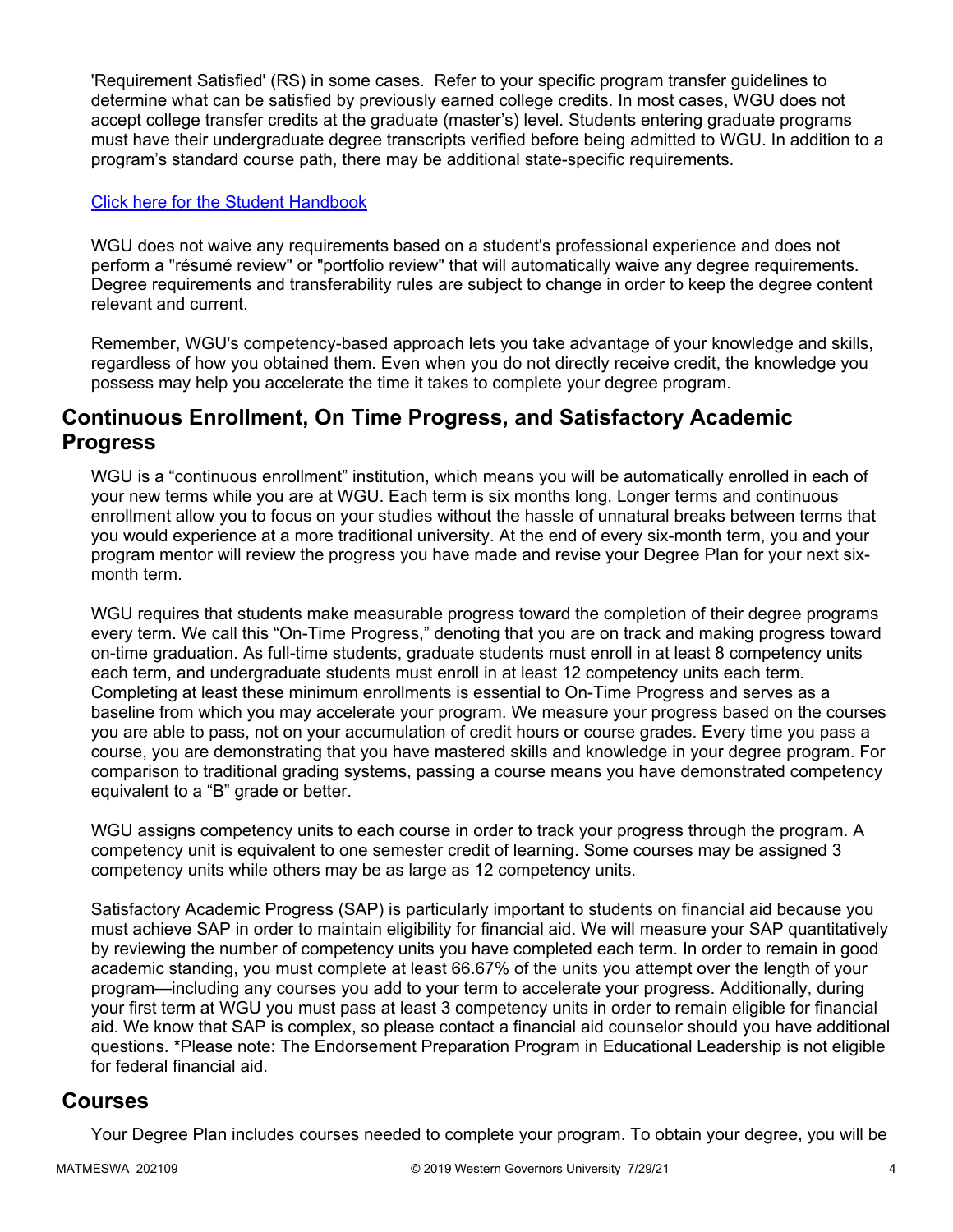required to demonstrate your skills and knowledge by completing the assessment(s) for each course. In general there are two types of assessments: performance assessments and objective assessments. Performance assessments contain, in most cases, multiple scored tasks such as projects, essays, and research papers. Objective assessments include multiple-choice items, multiple-selection items, matching, short answer, drag-and-drop, and point-and-click item types, as well as case study and videobased items. Certifications verified through third parties may also be included in your program. More detailed information about each assessment is provided in each course of study.

## **External Content & Basic Skills Exams**

Western Governors University requires that candidates pass the state-mandated content exam that aligns with their WGU program in addition to a basic skills exam (initial licensure programs only). Specific information regarding required content and basic skills exams required for each program and state can be found in the WGU Student Handbook. In many cases, it is the candidates' responsibility to register and pay for the required exams and submit their official passing score reports to WGU.

## **State Licensure Requirements**

Many states have specific licensure requirements that are not part of WGU programs that you will have to fulfill in addition to the degree requirements of your program. These state licensure requirements might include, but are not limited to: subject-specific licensure exams, state-specific teacher performance assessments, course work related to state history, basic skills exams, and background clearances. The WGU Student Handbook outlines the credentialing requirements of each state. Teacher candidates should consult the applicable section to become familiar with their state's expectations regarding licensure.

## **Learning Resources**

WGU works with many different educational partners, including enterprises, publishers, training companies, and higher educational institutions, to provide high-quality and effective learning resources that match the competencies you are developing. These vary in type, and may be combined to create the best learning experience for your course. A learning resource can be an e-textbook, online module, study guide, simulation, virtual lab, tutorial, or a combination of these. The cost of most learning resources are included in your tuition and Learning Resource Fee. They can be accessed or enrolled for through your courses. Some degree-specific resources are not covered by your tuition, and you will need to cover those costs separately. WGU also provides a robust library to help you obtain additional learning resources, as needed.

### Mobile Compatibility:

The following article provides additional details about the current state of mobile compatibility for learning resources at WGU. It includes a list that can be referenced to determine the mobile friendliness of all core course materials used in a program.

[Student Handbook article: Can I use my mobile device for learning resources?](https://cm.wgu.edu/t5/Frequently-Asked-Questions/Can-I-use-my-mobile-device-for-learning-resources/ta-p/396)

### **Standard Path**

As previously mentioned, competency units (CUs) have been assigned to each course in order to measure your academic progress. If you are an undergraduate student, you will be expected to enroll in a minimum of 12 competency units each term. Graduate students are expected to enroll in a minimum of 8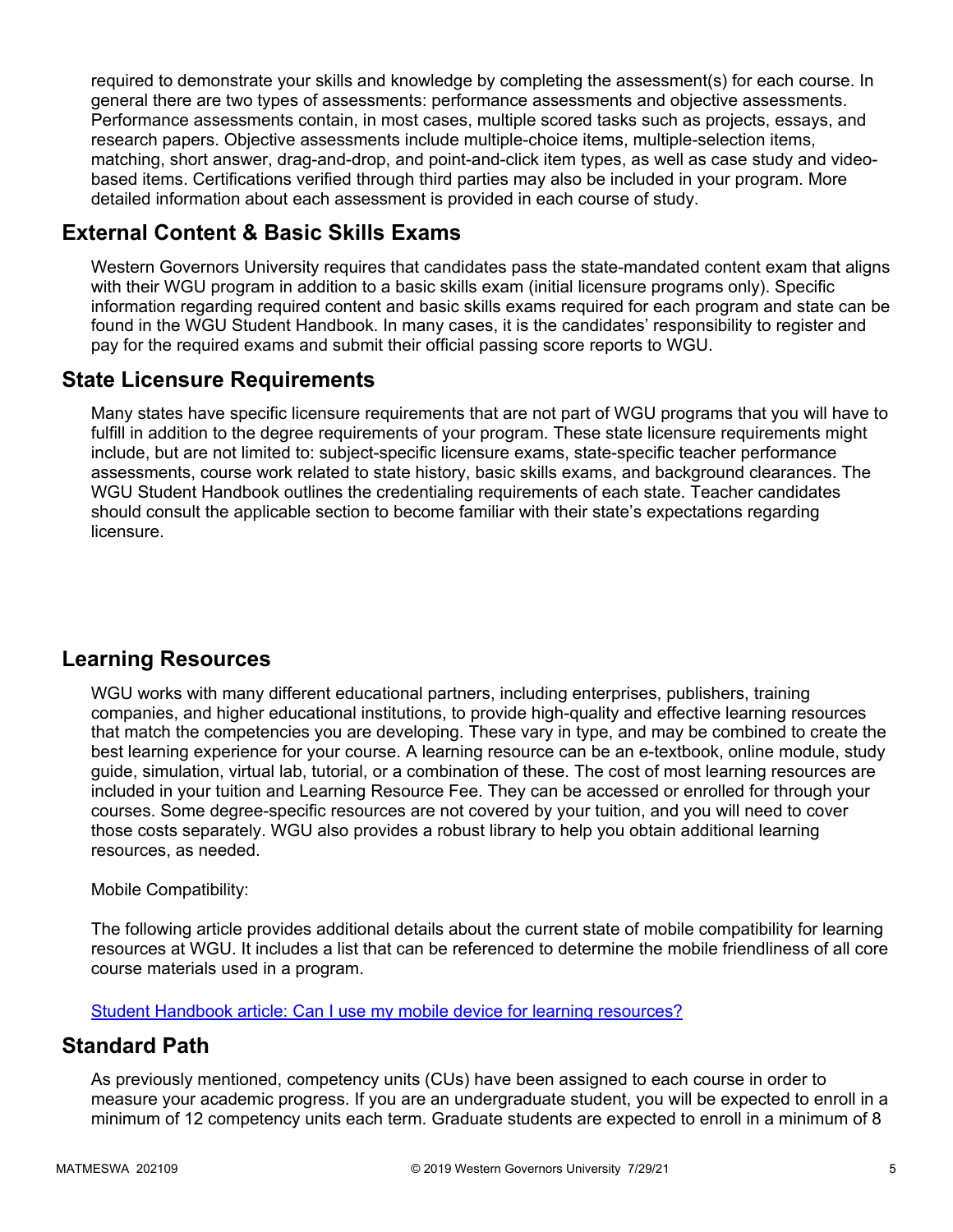competency units each term. A standard plan for a student for this program who entered WGU without any transfer units would look similar to the one on the following page. Your personal progress can be faster, but your pace will be determined by the extent of your transfer units, your time commitment, and your determination to proceed at a faster rate.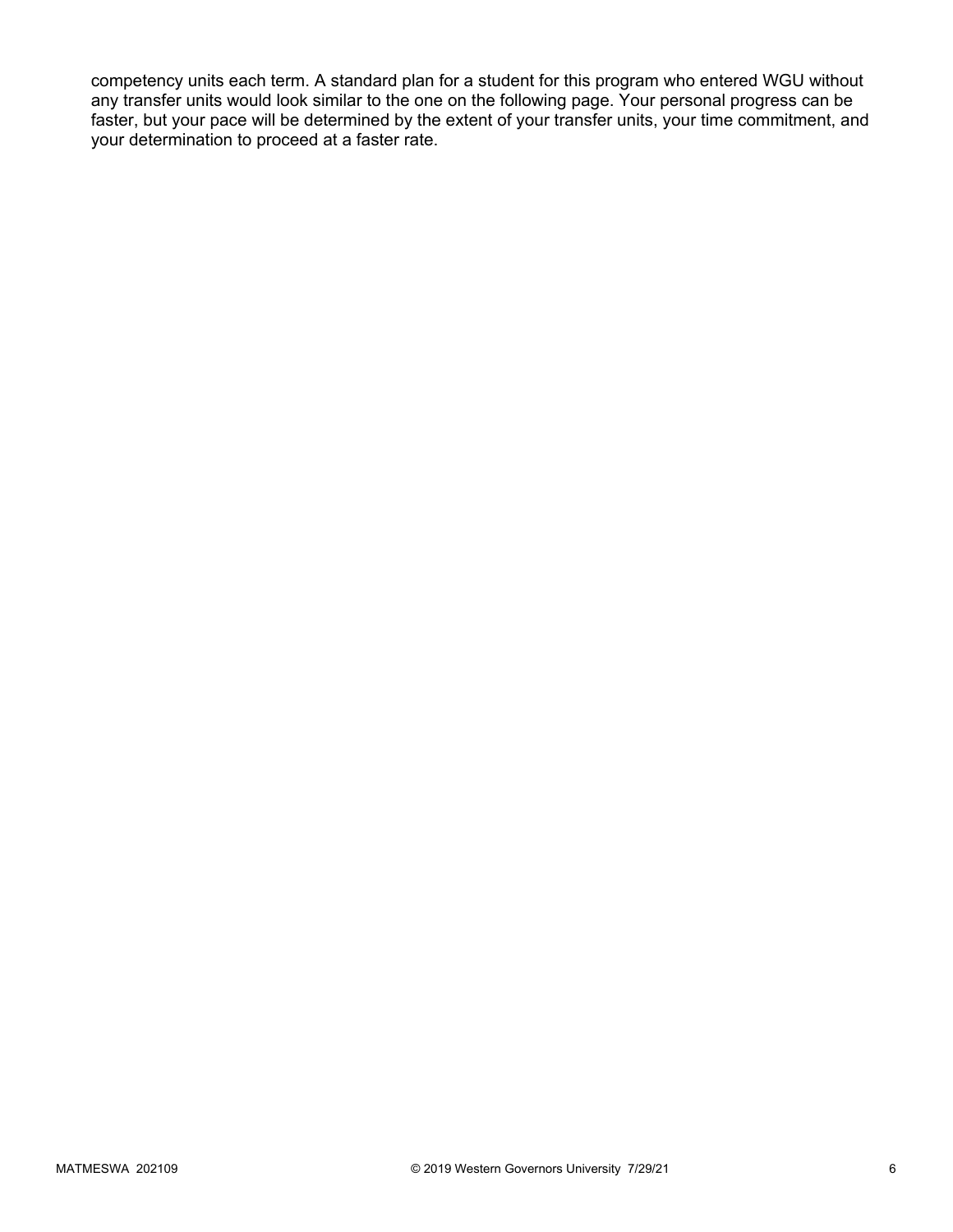## **Standard Path** *for* **Master of Arts in Teaching, Mathematics Education (Secondary) - WA**

| <b>Course Description</b>                                                   | <b>CU<sub>s</sub></b> |
|-----------------------------------------------------------------------------|-----------------------|
| Foundations of Education                                                    | 2                     |
| Educational Psychology and Human Development of Children and Adolescents    | 4                     |
| Schools as Communities of Care                                              | 2                     |
| Survey of Pacific Northwest History for Educators                           | 2                     |
| <b>Essential Practices for Supporting Diverse Learners</b>                  | 3                     |
| Creating and Managing Engaging Learning Environments                        | 2                     |
| Curriculum, Instruction, and Assessment                                     | 2                     |
| <b>Assessing Student Learning</b>                                           | 2                     |
| Using Educational Technology for Teaching and Learning                      | 2                     |
| Mathematics Learning and Teaching                                           | 2                     |
| Secondary Reading Instruction and Interventions                             | $\overline{2}$        |
| Secondary Disciplinary Literacy                                             | 2                     |
| Algebra for Secondary Mathematics Teaching                                  | $\overline{2}$        |
| Geometry for Secondary Mathematics Teaching                                 | 2                     |
| Statistics and Probability for Secondary Mathematics Teaching               | 2                     |
| Mathematics History and Technology                                          | 2                     |
| <b>Preclinical Experiences in Mathematics</b>                               | 2                     |
| Supervised Demonstration Teaching in Mathematics, Observations 1 and 2      | 2                     |
| Supervised Demonstration Teaching in Mathematics, Observation 3 and Midterm | 2                     |
| Supervised Demonstration Teaching in Mathematics, Observations 4 and 5      | 2                     |
| Supervised Demonstration Teaching in Mathematics, Observation 6 and Final   | $\overline{2}$        |
| Teacher Performance Assessment in Mathematics Education                     | 1                     |
| <b>Professional Portfolio</b>                                               | 1                     |
| <b>Cohort Seminar</b>                                                       | 1                     |

## **Changes to Curriculum**

WGU publishes an Institutional Catalog, which describes the academic requirements of each degree program. Although students are required to complete the program version current at the time of their enrollment, WGU may modify requirements and course offerings within that version of the program to maintain the currency and relevance of WGU's competencies and programs. When program requirements are updated, students readmitting after withdrawal from the university will be expected to re-enter into the most current catalog version of the program.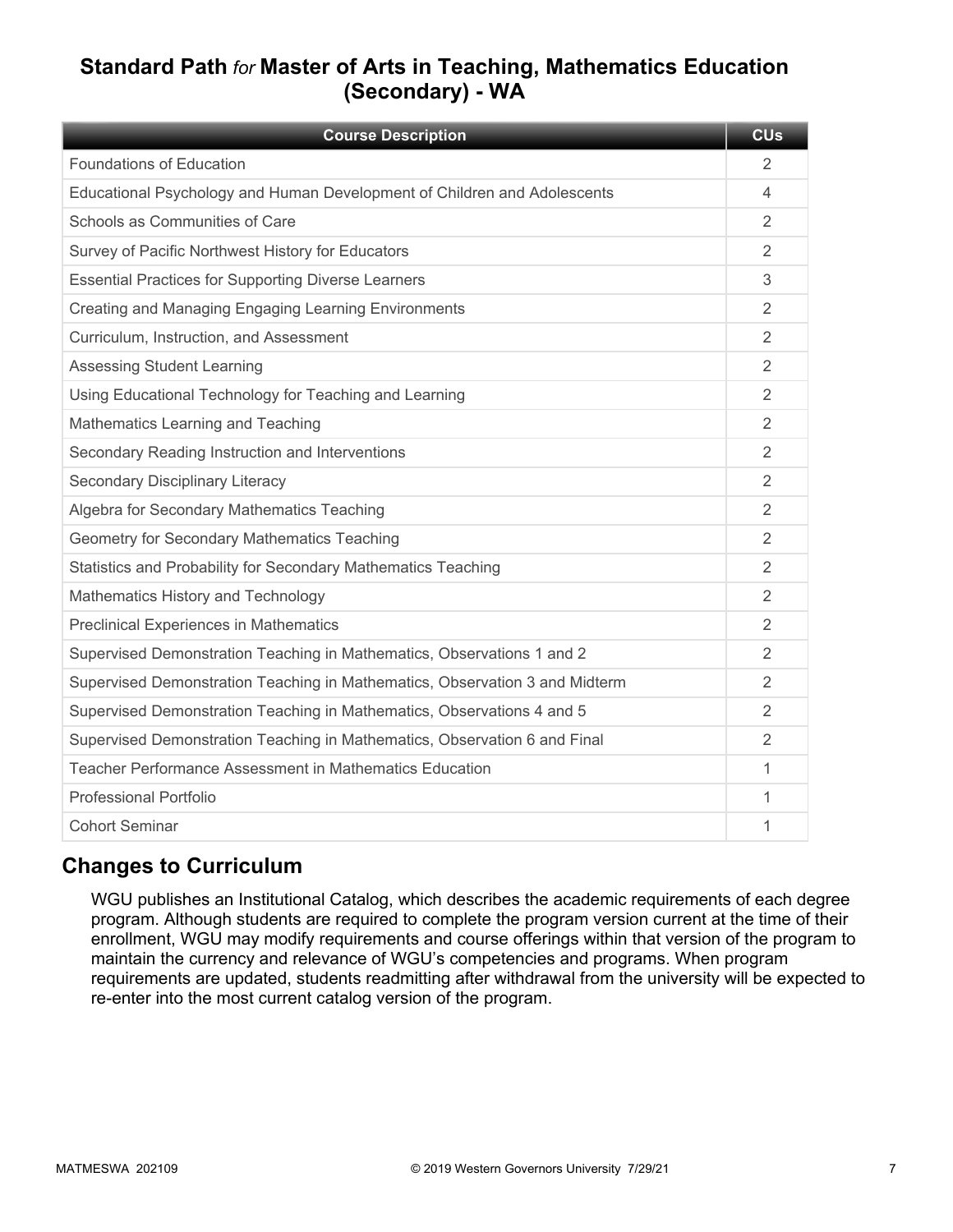# **Areas of Study** for **Master of Arts in Teaching, Mathematics Education (Secondary) - WA**

The following section includes the areas of study in the program, with their associated courses. Your specific learning resources and level of instructional support will vary based on the individual competencies you bring to the program and your confidence in developing the knowledge, skills, and abilities required in each area of the degree. The Degree Plan and learning resources are dynamic, so you need to review your Degree Plan and seek the advice of your mentor regarding the resources before you purchase them.

## **Professional Core**

### **Foundations of Education**

Foundations of Education is a key component of WGU's Professional Core and is a required course for all Master of Arts in Teaching candidates. This course introduces candidates to foundational knowledge about the teaching profession in the current educational context and the historical and cultural influences on P-12 education in the United States. This course addresses important topics that affect educators today including state standards-based curriculum, legal and ethical requirements, and professionalism. This course will culminate in evidence-based, practical application of current strategies, theories, or philosophical perspectives related to becoming an effective educator within the current school context. Candidates will engage in five hours of preclinical experiences, which include virtual observations of learning environments in multiple school settings, and an interview with an educator to gain insight on how these topics affect and inform teaching practice. Cross-cutting themes of technology and diversity are introduced for further development throughout the candidate's programs.

*This course covers the following competencies:*

- *Begin your course by discussing your course planning tool report with your instructor and creating your personalized course plan together.*
- *The graduate analyzes the role of historical and cultural influences, including issues of federal and state governance, in determining standard educational practices and ensuring equal access to educational opportunities.*
- *The graduate examines the impact of standards-based curriculum on students and teachers to determine how it supports a school's goals.*
- *The graduate evaluates the application of educational best practices in diverse learning settings to inform teaching practice.*
- *The graduate explores pathways and opportunities for professional development to grow as an educator.*
- *The graduate explains the historical, cultural or legal influences on specific situations within the current school context.*

### **Schools as Communities of Care**

Schools as Communities of Care is a key component of WGU's Professional Core and is a required course for all Master of Arts in Teaching candidates. This course introduces candidates to strategies for providing a culturally inclusive learning environment that meets the social and emotional needs of learners while taking into account theories and philosophical perspectives on child and adolescent development and learning. Emphasis is placed on fostering a collaborative relationship with families, caregivers, and community stakeholders, and on leveraging community resources to support each learner's growth and well-being to build a strong foundation for their academic and personal success. Topics addressed include culturally responsive practice, social and emotional learning (SEL), youth mental health, substance abuse, suicide awareness and prevention, abuse within families, and professional responsibilities to ensure student wellbeing. The course will culminate in evidence-based, practical application of strategies that support the whole child in a community of care. Candidates will engage in seven hours of preclinical experiences, include virtual observations of learning environments that involve parents and families in their children's' education and an interview with an educational professional. Cross-cutting themes of technology and diversity are interwoven for further development. This course is designed to be taken after successful completion of the Educational Psychology and Human Development of Children and Adolescents course.

- *Begin your course by discussing your course planning tool report with your instructor and creating your personalized course plan together.*
- *The graduate plans for learning environments that meet all students' cultural, social, and emotional learning needs by incorporating knowledge of individual learners, diverse cultures, and communities.*
- *The graduate develops strategies to address the social and emotional learning (SEL) needs of students, including the*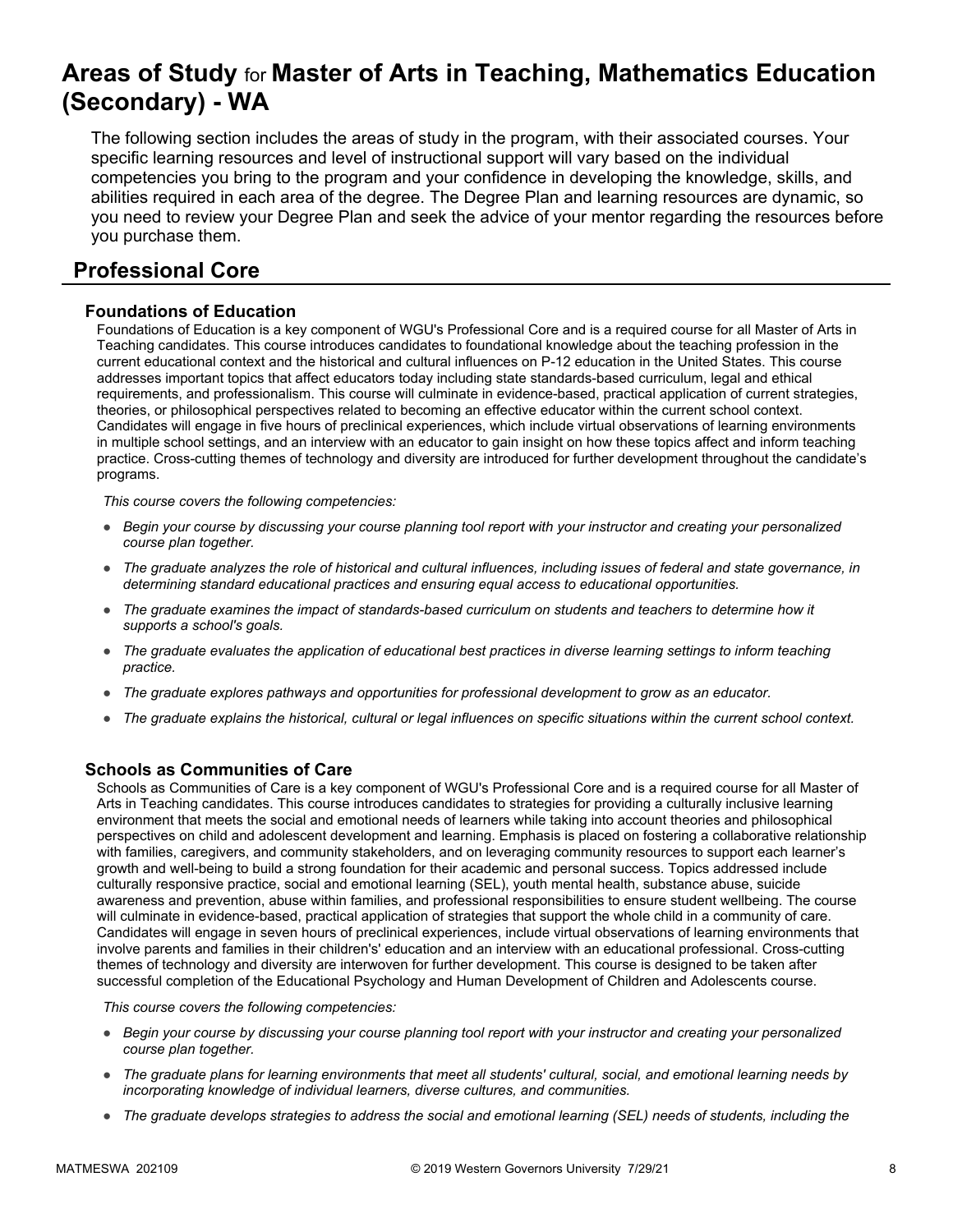*incorporation of trauma-informed or restorative instructional practices.* 

- *The graduate identifies appropriate resources and processes to support the mental health and emotional well-being of students.*
- *The graduate collaborates with families, caretakers, and the larger community to identify partnerships that facilitate learner growth.*
- *The graduate recommends evidence-based strategies that are appropriate to support the social and emotional needs of students grappling with situations affecting their home, school, or community.*

### **Essential Practices for Supporting Diverse Learners**

Essential Practices for Supporting Diverse Learners is a key component of WGU's Professional Core and is a required course for all Master of Arts in Teaching candidates. This course focuses on inclusive and responsive practices and interventions for meeting the needs of diverse populations of learners, including students with disabilities (INCLUDING DYSLEXIA), English language learners, and gifted and talented students. Candidates will apply practical strategies for differentiating instruction, partnering with parents, implementing a Multi-Tiered Systems of Support (MTSS), and advocating for all students, particularly those impacted by provisions of IDEA and Section 504 of the Rehabilitation Act, for the purpose of creating an accessible, equitable, inclusive, and culturally responsive learning experience. The course will culminate in practical application of evidence-based multi-tiered intervention strategies to support positive behavior and learning in the classroom for diverse learners. Candidates will engage in four hours of preclinical experiences that include a simulated teaching experience in which skills learned can be applied. Cross-cutting themes of technology and diversity are interwoven for further development. This course is designed to be taken after successful completion of the Schools as Communities of Care course.

*This course covers the following competencies:*

- *Begin your course by discussing your course planning tool report with your instructor and creating your personalized course plan together.*
- *The graduate analyzes the application of policies, practices, and legal requirements to inform teaching practice.*
- *The graduate creates inclusive learning environments featuring multitiered systems of supports to address the needs of all students, including exceptional learners and English learners.*
- *The graduate creates learning experiences that accommodate the needs of students with exceptionalities, including gifted and talented students, in order to facilitate the success of all learners.*
- *The graduate integrates equity pedagogy to address the needs of multicultural learners.*
- *The graduate plans learning experiences that accommodate linguistic diversity to facilitate the success of all learners.*
- *The graduate recommends strategies to engage with students, families, administrators, and other stakeholders in ways that are effective, legal, and ethical.*
- *The graduate analyzes why specific multi-tiered intervention strategies support positive behavior and learning in the classroom.*

#### **Creating and Managing Engaging Learning Environments**

Creating and Managing Engaging Learning Environments is a key component of WGU's Professional Core and is a required course for all Master of Arts in Teaching candidates. This course provides candidates with research-based strategies and approaches to establishing and maintaining a safe and productive learning environment that supports the success and wellbeing of all P-12 learners. Topics addressed include consistent routines and expectations, student engagement, positive behavior support, motivation and its effect on student achievement, active learning and self-direction, and fostering a sense of community through collaboration. Candidates will design a classroom management plan for their future classroom based on theory and high-leverage practices for meeting the diverse needs of learners in a productive and collaborative learning environment. The course will culminate in evidence-based, practical application of current strategies to motivate and engage students in specific content areas. Candidates will engage in seven hours of preclinical experiences that include both virtual observations of classroom settings and time in a simulated classroom environment where theory can be put into practice. Cross-cutting themes of technology and diversity are interwoven for further development. This course is designed to be taken after successful completion of the Essential Practices for Supporting Diverse Learners course.

- *Begin your course by discussing your course planning tool report with your instructor and creating your personalized course plan together.*
- *The graduate establishes norms and routines to create a safe and productive learning environment that encourages positive social interactions, individual and collaborative learning, and appropriate classroom behaviors.*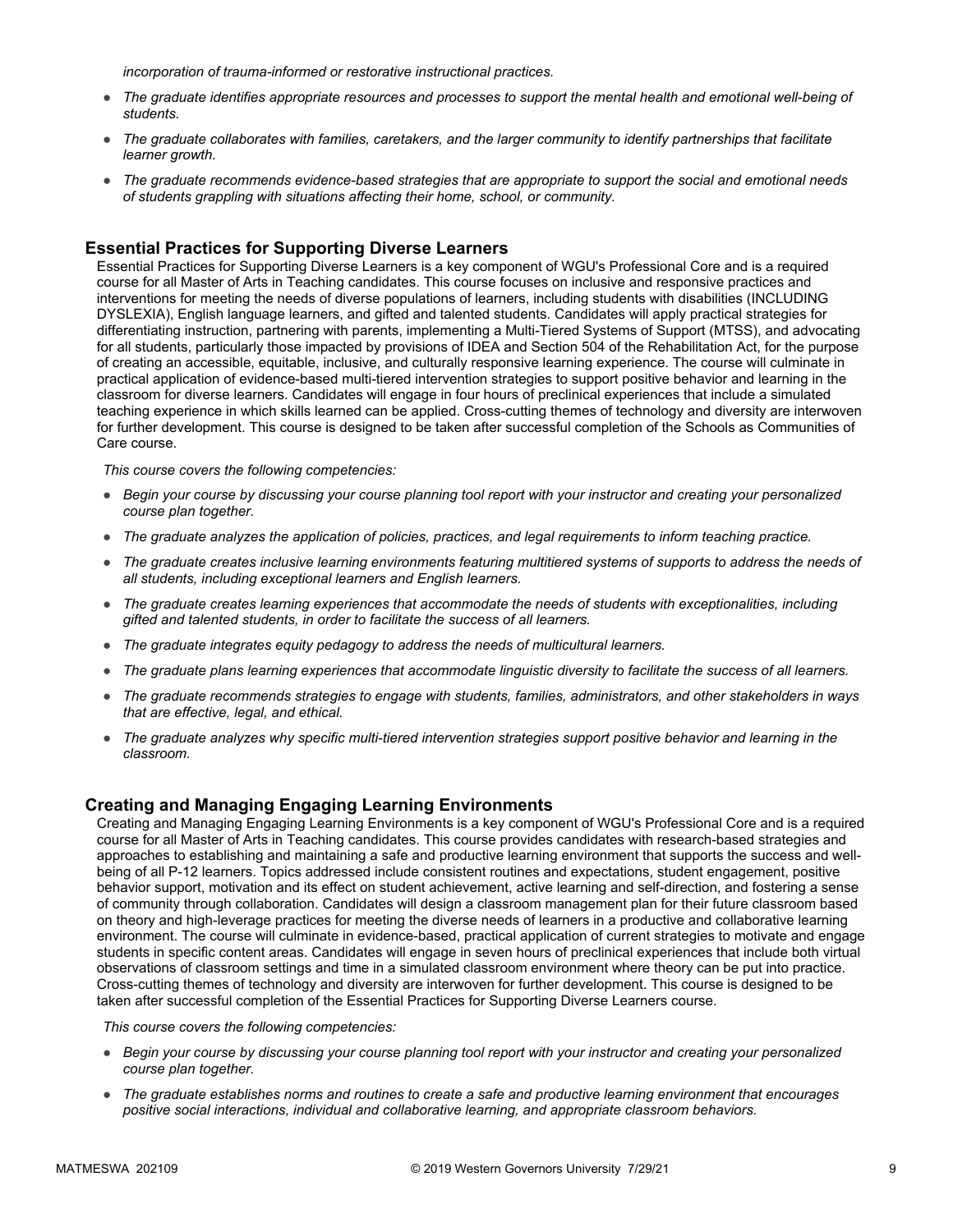- *The graduate interacts with each student in a way that builds positive relationships by using knowledge of individual learners, diverse cultures, and communities.*
- *The graduate analyzes the theoretical foundations and application of classroom management strategies, including behavior support and conflict management, to inform teaching practice.*
- *The graduate recommends strategies that are motivating and encourage active engagement from all students.*
- *The graduate applies evidence-based strategies within their content area to motivate and engage students.*

#### **Curriculum, Instruction, and Assessment**

Curriculum, Instruction, & Assessment is a key component of WGU's Professional Core and is a required course for all Master of Arts in Teaching candidates. This course provides candidates with theoretical foundations and strategies for creating engaging and standards-aligned lessons that meet the needs of all learners in the P-12 classroom. This course focuses on the interrelationship between curriculum, instruction, and assessment, with emphasis on the role of assessment and student data in planning, designing, delivering, and modifying instruction in accordance with diverse learner needs. This course will culminate in the application of evidence-based strategies related to the interdependence of and alignment among curriculum, instruction, and assessment in student-centered P-12 teaching and learning. Candidates will engage in three hours of preclinical experiences, which include conducting virtual classroom observations and recording a short teaching segment. Crosscutting themes of technology and diversity are interwoven for continued development. This course is designed to be taken after successful completion of the Creating and Managing Engaging Learning Environments course.

*This course covers the following competencies:*

- *Begin your course by discussing your course planning tool report with your instructor and creating your personalized course plan together.*
- *The graduate aligns lessons to learning goals by synthesizing knowledge about students and their assessment data.*
- *The graduate analyzes the role of various assessment types in evaluating student learning and planning future instruction.*
- *The graduate implements evidence-based instructional strategies to increase content area learning.*
- *The graduate differentiates instruction to facilitate mastery for all learners.*
- *The graduate incorporates cross-disciplinary instruction, skills, and content into lessons.*
- *The graduate creates standards-based instructional plans based on their state's P–12 standards that incorporate knowledge of learners' developmental needs, prior learning, and community and cultural context.*
- *The graduate analyzes the alignment of curriculum, instruction, and assessment to improve instruction and support learning for all students.*

### **Assessing Student Learning**

Assessing Student Learning is a key component of WGU's Professional Core and is a required course for all Master of Arts in Teaching candidates. This course provides candidates with methods and best practices for using assessment to monitor student progress and to evaluate the effectiveness of instruction. This course focuses on implementing a balanced approach to assessment using multiple assessment types such as formative, summative, standardized, and common assessments. Also covered are data literacy skills for interpreting and analyzing individual learner and classroom data to improve instruction and support academic success for all learners. The course will culminate in evidence-based, practical application of strategies for assessment practices in P-12 schools. Candidates will engage in three hours of preclinical experiences that include virtual classroom observations. Cross-cutting themes of technology and diversity are interwoven for further development. This course is designed to be taken after successful completion of the Curriculum, Instruction, and Assessment course.

- *Begin your course by discussing your course planning tool report with your instructor and creating your personalized course plan together.*
- *The graduate plans a progress-monitoring strategy, including formative, summative, and common assessments, that actively engages students in their own learning.*
- *The graduate analyzes assessment results to evaluate student learning and teacher effectiveness.*
- *The graduate makes evidence-based instructional decisions that are informed by student assessment data.*
- The graduate determines their impact on learners and the broader school community through evaluation of teaching *practice.*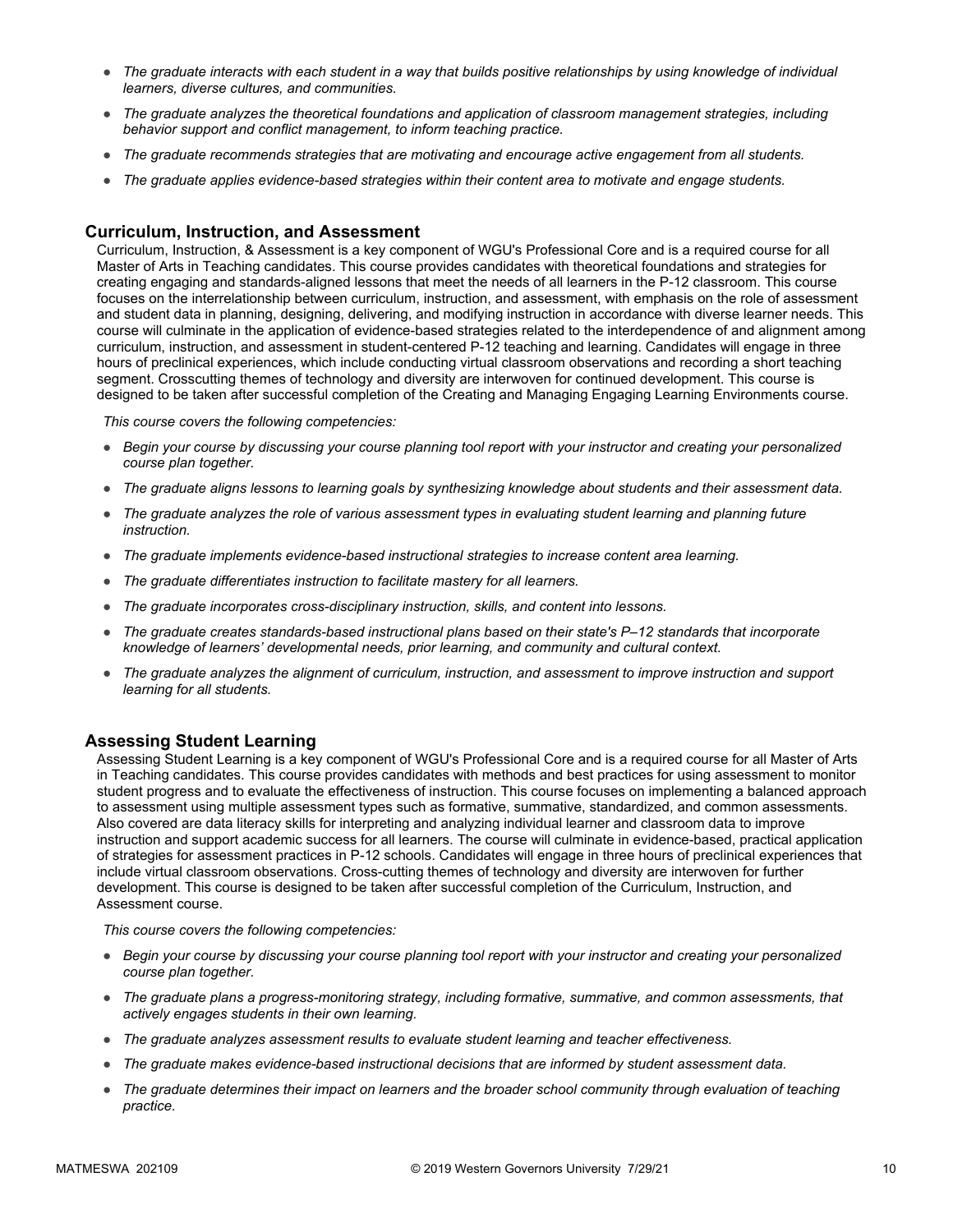● *The graduate evaluates assessment practices to assess students in a valid, reliable, non-biased, and accessible manner.*

### **Using Educational Technology for Teaching and Learning**

Using Educational Technology for Teaching and Learning is a key component of WGU's professional core and is a required course for all Master of Arts in Teaching candidates. This course presents strategies for integrating technology into classroom practices to improve instruction and student learning according to the International Society for Technology in Education (ISTE) standards. Candidates will evaluate digital tools and their potential classroom applications such as enhancing curriculum, enabling communication with students and families, and increasing student engagement. Topics covered include ethics, equity and access to technology, and appropriate use of technology by P–12 students. Assistive technologies to meet the needs of a diverse learner population also will be addressed. The course will culminate in evidence-based, practical application of current standards, strategies, theories, or philosophical perspectives related to the use of technology in teaching and learning. Candidates will engage in three hours of preclinical experience that include virtual observations of classroom practices incorporating technology to support educational goals. Crosscutting themes of technology and diversity are interwoven for further development. This course is designed to be taken after successful completion of the Assessing Student Learning course.

*This course covers the following competencies:*

- *Begin your course by discussing your course planning tool report with your instructor and creating your personalized course plan together.*
- *The graduate analyzes how research-based applications of technology facilitate student learning.*
- *The graduate evaluates the application of technology in the classroom, including its impact on learning for all students and potential equity or access issues.*
- *The graduate promotes a technology-enabled classroom culture that is equitable, ethical, and socially responsible.*
- *The graduate applies curricular and instructional design principles to create effective digital learning environments.*
- *The graduate recommends technology as an assessment tool to encompass multiple learner needs, provide in the moment feedback, and inform instruction.*
- *The graduate fosters student self-directedness and independent learning through the use of technology.*
- The graduate applies evidence-based practices to articulate how technology supports teaching and learning in different *learning environments.*

### **Education**

### **Educational Psychology and Human Development of Children and Adolescents**

Educational Psychology and Human Development of Children and Adolescents is a key component of WGU's Professional Core and is a required course for all Master of Arts in Teaching candidates. This course introduces candidates to researchvalidated theories of human development and psychology, spanning from early childhood through adolescence, and their applications in teaching practice. Candidates will explore how linguistic, physical, cognitive, and social development influence the learning process and inform educational approaches. This course will also cover appropriate instructional and assessment strategies that can be used to support learning for developmentally diverse student populations. The course will culminate in analysis of learning theories related to educational psychology in order to develop a personal educational philosophy. Candidates will engage in four hours of preclinical experiences, which include virtual classroom observations from the perspective of educational psychology and learner development. Cross-cutting themes of technology and diversity are interwoven for further development. This course is designed to be taken after successful completion of the Foundations of Education course.

- *Begin your course by discussing your course planning tool report with your instructor and creating your personalized course plan together.*
- *The graduate describes theories of development across the cognitive, linguistic, social, emotional, and physical areas to understand the needs of students at various developmental levels.*
- *The graduate evaluates the influence of students' developmental characteristics on their learning and evaluates performance to inform instructional decisions.*
- *The graduate recommends instructional strategies that will positively impact learning, based on principles of learning theories.*
- *The graduate evaluates classroom practices to determine how theories of child and adolescent psychology, learning,*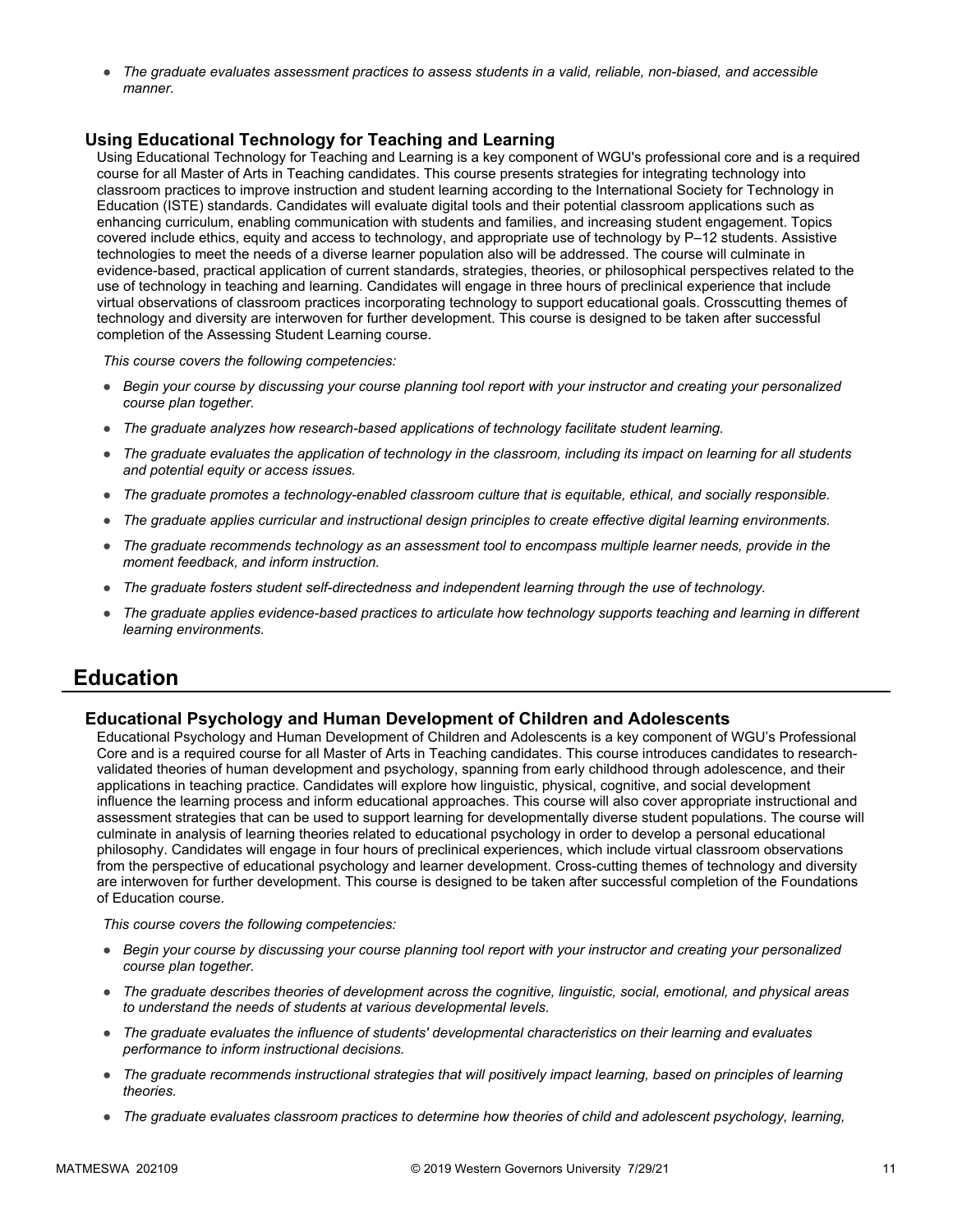*and development are applied in the classroom environment.*

● *The graduate analyzes learning theories to develop a personal educational philosophy.*

#### **Survey of Pacific Northwest History for Educators**

Survey of Pacific Northwest History is an overview of the historical, geographic, social, and economic development of the Pacific Northwest region of the United States, with a special emphasis on the Native American population who were the region's first inhabitants. The purpose of the course is to increase the candidate's awareness and sensitivity to the varying needs of their students based upon these populations. This course stresses the importance of relationships with local tribes and their continuous contributions to the development of Washington State and local communities and utilizes the Since Time Immemorial curriculum developed by Washington's Office of the Superintendent of Public Instruction. There are no prerequisites for this course.

*This course covers the following competencies:*

- *Begin your course by discussing your course planning tool report with your instructor and creating your personalized course plan together.*
- *The graduate analyzes the relationship between the geographic features of the Pacific Northwest and the culture and customs of the original peoples inhabiting the region (pre-European contact).*
- *The graduate analyzes the effects of contact, colonization, wars, and treaties on the cultural, social, and political structures of the Pacific Northwest.*
- *The graduate analyzes the influence of early industrialization, urbanization, and social movements on the Pacific Northwest Region.*
- *The graduate analyzes the impact of contemporary social, political, economic, and environmental changes in the Pacific Northwest.*

### **Mathematics Education**

#### **Mathematics Learning and Teaching**

Mathematics Learning and Teaching will help students develop the knowledge and skills necessary to become a prospective and practicing educator. This course will help students use a variety of instructional strategies to effectively facilitate the learning of mathematics. It focuses on selecting appropriate resources, using multiple strategies, and instructional planning, with methods based on research and problem solving. A deep understanding of the knowledge, skills, and disposition of mathematics pedagogy is necessary to become an effective secondary mathematics educator. There are no prerequisites for this course.

*This course covers the following competencies:*

- *Begin your course by discussing your course planning tool report with your instructor and creating your personalized course plan together.*
- *The graduate integrates principles and models of teaching for understanding into learning activities.*
- *The graduate integrates problem solving into learning activities to build conceptual understanding.*
- *The graduate evaluates teaching tools and strategies for the purpose of planning learning activities.*
- *The graduate evaluates learning activities for alignment with the National Council of Teachers of Mathematics (NCTM) standards.*
- *The graduate incorporates standards and best practices for the teaching and learning of mathematics for all students into instructional practice.*
- *The graduate uses multiple assessment strategies to evaluate student understanding and guide instruction.*
- *The graduate accommodates the needs and abilities of diverse students in the planning of learning activities.*

#### **Algebra for Secondary Mathematics Teaching**

Algebra for Secondary Mathematics Teaching explores important conceptual underpinnings, common misconceptions and students' ways of thinking, appropriate use of technology, and instructional practices to support and assess the learning of algebra. Secondary teachers should have an understanding of the following: algebra as an extension of number, operation, and quantity; various ideas of equivalence as it pertains to algebraic structures; patterns of change as covariation between quantities; connections between representations (tables, graphs, equations, geometric models, context); and the historical development of content and perspectives from diverse cultures. In particular, the course focuses on deeper understanding of rational numbers, ratios and proportions, meaning and use of variables, functions (e.g., exponential, logarithmic,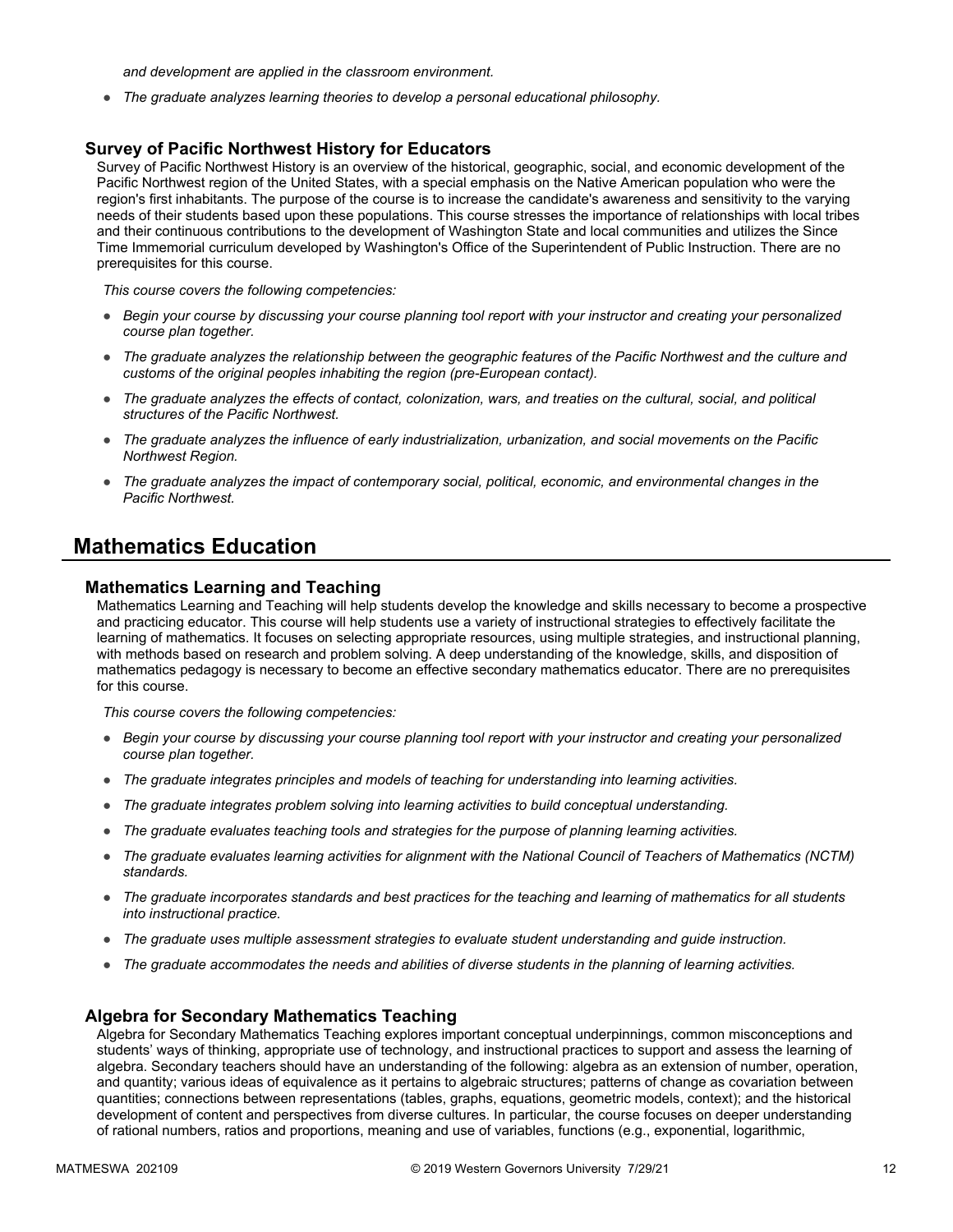polynomials, rational, quadratic), and inverses. Calculus I is a prerequisite for this course.

*This course covers the following competencies:*

- *Begin your course by discussing your course planning tool report with your instructor and creating your personalized course plan together.*
- *The graduate analyzes historical development, perspectives from diverse cultures, and content knowledge to deepen a student's algebraic understanding.*
- *The graduate integrates instructional practices to support and assess students' understanding of algebra.*
- *The graduate integrates technology to support and assess students' learning of algebra.*
- *The graduate analyzes conceptual algebra underpinnings, common misconceptions, and students' ways of thinking to create opportunities to learn.*

### **Geometry for Secondary Mathematics Teaching**

Geometry for Secondary Mathematics Teaching explores important conceptual underpinnings, common student misconceptions and ways of thinking, appropriate use of technology, and instructional practices to support and assess the learning of geometry. Students in this course will develop a deep understanding of constructions and transformations, congruence and similarity, analytic geometry, solid geometry, conics, trigonometry, and the historical development of content. Calculus I is a prerequisite for this course.

*This course covers the following competencies:*

- *Begin your course by discussing your course planning tool report with your instructor and creating your personalized course plan together.*
- *The graduate analyzes historical development, perspectives from diverse cultures, and content knowledge to deepen a student's geometry understanding.*
- *The graduate integrates instructional practices to support and assess students' understanding of geometry.*
- *The graduate integrates technology to support and assess students' learning of geometry.*
- *The graduate analyzes conceptual geometry underpinnings, common misconceptions, and students' ways of thinking to create opportunities to learn.*

### **Statistics and Probability for Secondary Mathematics Teaching**

Statistics and Probability for Secondary Mathematics Teaching explores important conceptual underpinnings, common misconceptions and students' ways of thinking, appropriate use of technology, and instructional practices to support and assess the learning of statistics and probability. Secondary teachers should have a deep understanding of summarizing and representing data, study design and sampling, probability, testing claims and drawing conclusions, and the historical development of content and perspectives from diverse cultures. Calculus I is a prerequisite for this course.

*This course covers the following competencies:*

- *Begin your course by discussing your course planning tool report with your instructor and creating your personalized course plan together.*
- *The graduate analyzes historical development, perspectives from diverse cultures, and content knowledge to deepen a student's statistics and probability understanding.*
- *The graduate integrates instructional practices to support and assess students' understanding of statistics and probability.*
- *The graduate integrates technology to support and assess students' learning of statistics and probability.*
- *The graduate analyzes conceptual statistics and probability underpinnings, common misconceptions, and students' ways of thinking to create opportunities to learn.*

#### **Mathematics History and Technology**

In Math History and Teaching, students will learn about a variety of technological tools for doing mathematics and develop a broad understanding of the historical development of mathematics. Mathematics is a very human subject that comes from the macro-level sweep of cultural and societal change as well as the micro-level actions of individuals with personal, professional, and philosophical motivations. This course will focus on the historical development of mathematics, including contributions of significant figures and diverse cultures. Students will learn to evaluate and apply technological tools and historical information to create an enriching student-centered mathematical learning environment.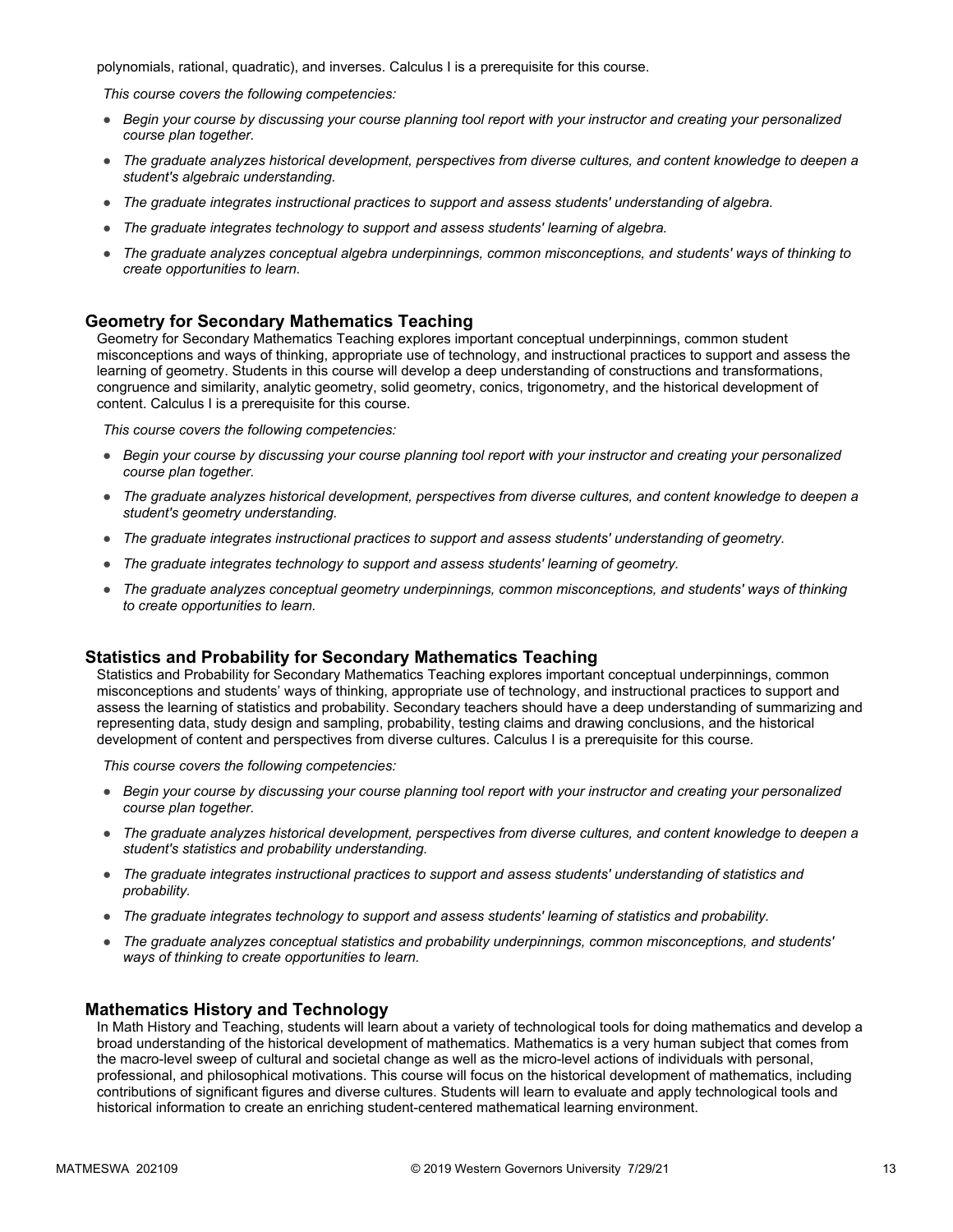*This course covers the following competencies:*

- *Begin your course by discussing your course planning tool report with your instructor and creating your personalized course plan together.*
- *The graduate analyzes major historical developments and cultural contributions in number systems, algebra, geometry, calculus, discrete mathematics, statistics and probability, and measurement.*
- *The graduate analyzes the historical development of methods in mathematics.*
- *The graduate analyzes the humanistic, social, and political influences on mathematical discoveries and the applications and effect of those discoveries.*
- *The graduate evaluates technological tools for appropriate use in a variety of situations.*
- *The graduate utilizes appropriate industry-standard technological tools to solve problems.*
- *The graduate integrates student-centered technology in the planning of learning activities to build understanding of mathematical concepts and promote creativity.*
- *The graduate integrates mathematics history into the planning of learning activities to improve student learning.*

## **Effective Teaching Practices**

### **Secondary Reading Instruction and Interventions**

Secondary Reading Instruction and Intervention explores the comprehensive, student-centered Response to Intervention (RTI) assessment and intervention model used to identify and address the needs of learners in middle school and high school who struggle with reading comprehension and/or information retention. Course content provides educators with effective strategies designed to scaffold instruction and help learners develop increased skill in the following areas: reading, vocabulary, text structures and genres, and logical reasoning related to the academic disciplines. This course has no prerequisites.

*This course covers the following competencies:*

- *Begin your course by discussing your course planning tool report with your instructor and creating your personalized course plan together.*
- *The graduate explains how the Response to Intervention (RTI) approach identifies, monitors, and differentiates instruction to ensure that struggling readers obtain the appropriate support and interventions to improve academic progress.*
- *The graduate develops effective vocabulary instruction to enhance students' reading comprehension in the content areas.*
- *The graduate integrates knowledge of effective comprehension strategies to help students monitor and improve their own comprehension when reading.*
- *The graduate integrates reading strategies that scaffold instruction for students when reading increasingly complex texts.*
- *The graduate integrates reading assessments to make informed instructional and placement decisions.*

### **Secondary Disciplinary Literacy**

Secondary Disciplinary Literacy examines teaching strategies designed to help learners in middle and high school improve upon the literacy skills required to read, write, and think critically while engaging content in different academic disciplines. Themes include exploring how language structures, text features, vocabulary, and context influence reading comprehension across the curriculum. Course content highlights strategies and tools designed to help teachers assess the reading comprehension and writing proficiency of learners and provides strategies to support student reading and writing success in all curriculum areas. This course has no prerequisites.

- *Begin your course by discussing your course planning tool report with your instructor and creating your personalized course plan together.*
- *The graduate distinguishes between the basic strategies used to facilitate comprehension in the content areas and the specialized reading practices needed to comprehend text in a specific discipline.*
- *The graduate integrates discipline-specific literacy instruction to help students understand the text structures, vocabulary, and language knowledge required for specific disciplines.*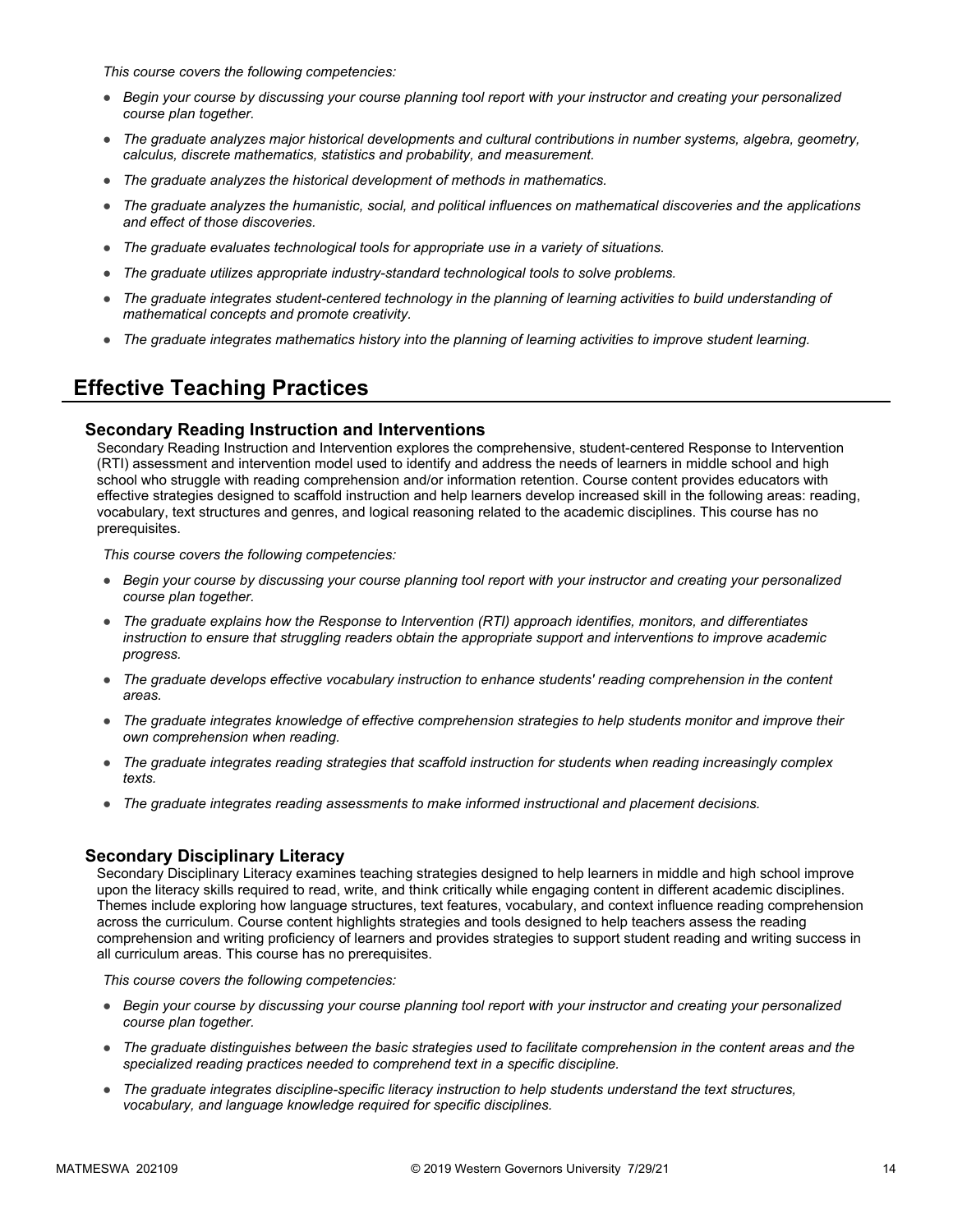- *The graduate plans writing activities that promote understanding of discipline-specific content through the organization, analysis, and synthesis of ideas.*
- *The graduate creates authentic learning tasks and activities that provide students with opportunities to demonstrate discipline specific understandings.*
- *The graduate integrates instructional strategies and materials in disciplinary literacy practices to enhance student understanding within the disciplines.*

## **Pre-Clinical Experiences**

### **Preclinical Experiences in Mathematics**

Preclinical Experiences in Mathematics provides students the opportunity to observe and participate in a wide range of inclassroom teaching experiences in order to develop the skills and confidence necessary to be an effective teacher. Students will reflect on and document the 75 hours of in-classroom observation and experience in their performance assessments. Prior to entering the classroom for the observations, students will be required to meet several requirements including a cleared background check, passing scores on the state or WGU required basic skills exam and a completed resume.

*This course covers the following competencies:*

- *The graduate develops a classroom management plan that integrates best practices for engagement and motivation.*
- *The graduate evaluates the theoretical and practical implications of various content knowledge applications, tools of inquiry, instructional strategies, models and trends in the context of classrooms and schools.*
- *The graduate collaborates with a mentor teacher in the planning and delivery of instruction in a classroom setting.*
- *The graduate evaluates the theoretical and practical implications of various strategies that are intended to support the use of academic language, metacognition, and communication in classroom contexts.*
- *The graduate evaluates the theoretical and practical applications of various assessment practices as they relate to student learning and instructional design.*
- *The graduate evaluates various applications of technological integration in support of learning for all students.*
- *The graduate evaluates the theoretical, legal, ethical, and practical applications of teaching students with exceptional learning needs.*
- *The graduate evaluates educational observations and experiences connected to professional practices to support the development of appropriate teaching dispositions and a personal teaching philosophy.*

### **Demonstration Teaching**

### **Supervised Demonstration Teaching in Mathematics, Observations 1 and 2**

Supervised Demonstration Teaching in Mathematics involves a series of classroom performance observations by the host teacher and clinical supervisor that develop comprehensive performance data about the teacher candidate's skills.

- *The graduate provides developmentally appropriate instruction that supports the cognitive, linguistic, social, emotional, and physical needs of all students.*
- *The graduate establishes a safe and productive learning environment that supports individual learning, collaborations, and positive social interaction.*
- *The graduate integrates effective strategies to manage the resources, students, procedures, and routines of the classroom.*
- The graduate designs instruction that effectively integrates understanding of subject matter, curriculum goals, cross*disciplinary skills, pedagogy, and students.*
- *The graduate integrates multiple methods of assessment that engage students in their own growth, document student progress, and inform ongoing planning and instruction.*
- *The graduate integrates a variety of instructional strategies that engage students in the learning process and*  encourage deep understanding of content and development of the skills needed to apply knowledge in meaningful *ways.*
- *The graduate integrates effective strategies to manage the delivery of lesson content.*
- *The graduate integrates appropriate central concepts, tools of inquiry, and structures of the discipline to make content*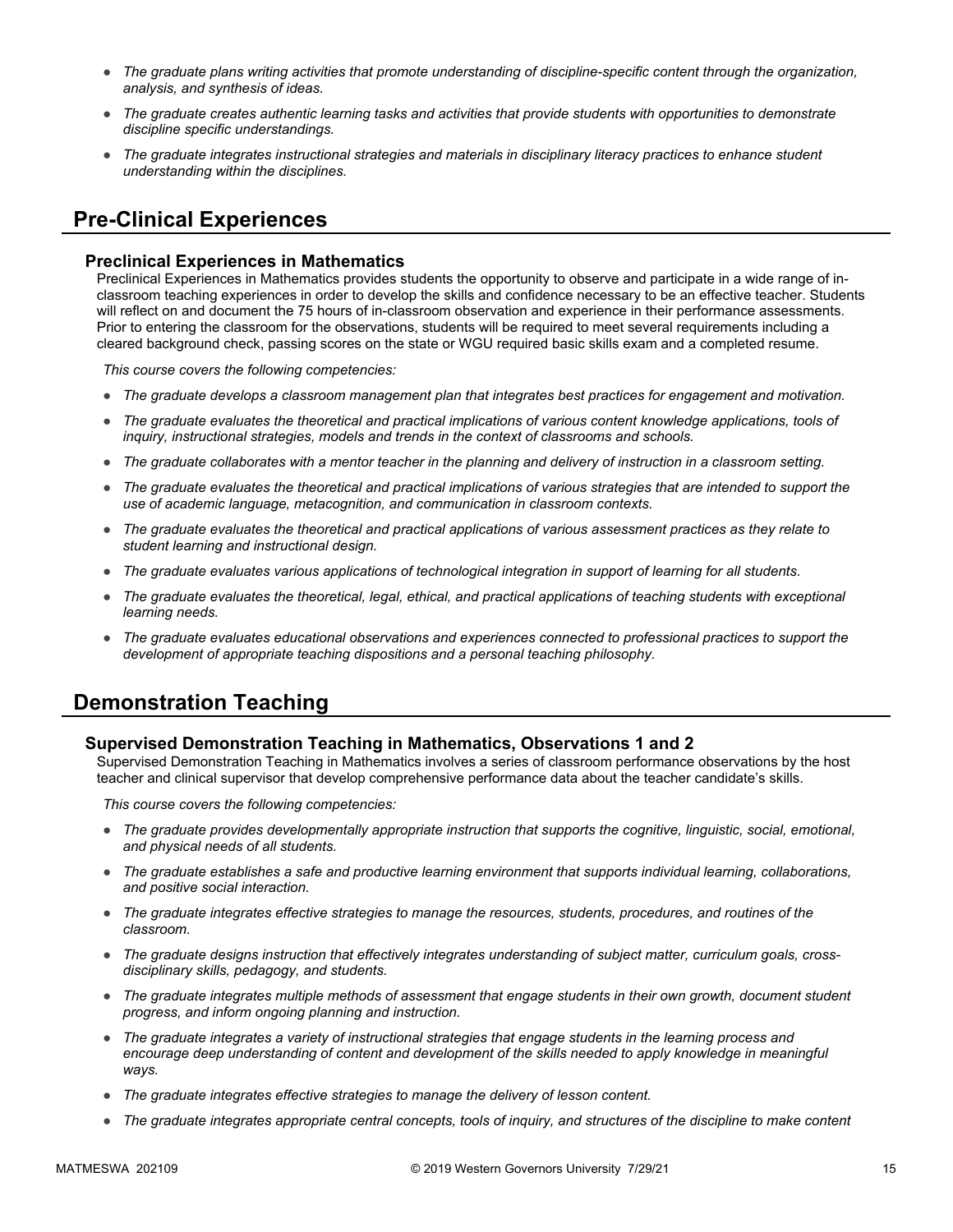#### **Supervised Demonstration Teaching in Mathematics, Observation 3 and Midterm**

Supervised Demonstration Teaching in Mathematics involves a series of classroom performance observations by the host teacher and clinical supervisor that develop comprehensive performance data about the teacher candidate's skills.

*This course covers the following competencies:*

- *The graduate provides developmentally appropriate instruction that supports the cognitive, linguistic, social, emotional, and physical needs of all students.*
- *The graduate establishes a safe and productive learning environment that supports individual learning, collaborations, and positive social interaction.*
- *The graduate integrates effective strategies to manage the resources, students, procedures, and routines of the classroom.*
- *The graduate designs instruction that effectively integrates understanding of subject matter, curriculum goals, crossdisciplinary skills, pedagogy, and students.*
- *The graduate integrates multiple methods of assessment that engage students in their own growth, document student progress, and inform ongoing planning and instruction.*
- *The graduate integrates a variety of instructional strategies that engage students in the learning process and encourage deep understanding of content and development of the skills needed to apply knowledge in meaningful ways.*
- *The graduate integrates effective strategies to manage the delivery of lesson content.*
- *The graduate integrates appropriate central concepts, tools of inquiry, and structures of the discipline to make content accessible and meaningful for all students and to assure mastery.*

### **Supervised Demonstration Teaching in Mathematics, Observations 4 and 5**

Supervised Demonstration Teaching in Mathematics involves a series of classroom performance observations by the host teacher and clinical supervisor that develop comprehensive performance data about the teacher candidate's skills.

*This course covers the following competencies:*

- *The graduate provides developmentally appropriate instruction that supports the cognitive, linguistic, social, emotional, and physical needs of all students.*
- *The graduate establishes a safe and productive learning environment that supports individual learning, collaborations, and positive social interaction.*
- *The graduate integrates effective strategies to manage the resources, students, procedures, and routines of the classroom.*
- *The graduate designs instruction that effectively integrates understanding of subject matter, curriculum goals, crossdisciplinary skills, pedagogy, and students.*
- *The graduate integrates multiple methods of assessment that engage students in their own growth, document student progress, and inform ongoing planning and instruction.*
- *The graduate integrates a variety of instructional strategies that engage students in the learning process and*  encourage deep understanding of content and development of the skills needed to apply knowledge in meaningful *ways.*
- *The graduate integrates effective strategies to manage the delivery of lesson content.*
- *The graduate integrates appropriate central concepts, tools of inquiry, and structures of the discipline to make content accessible and meaningful for all students and to assure mastery.*

### **Supervised Demonstration Teaching in Mathematics, Observation 6 and Final**

Supervised Demonstration Teaching in Mathematics involves a series of classroom performance observations by the host teacher and clinical supervisor that develop comprehensive performance data about the teacher candidate's skills.

*This course covers the following competencies:*

● *The graduate provides developmentally appropriate instruction that supports the cognitive, linguistic, social, emotional, and physical needs of all students.*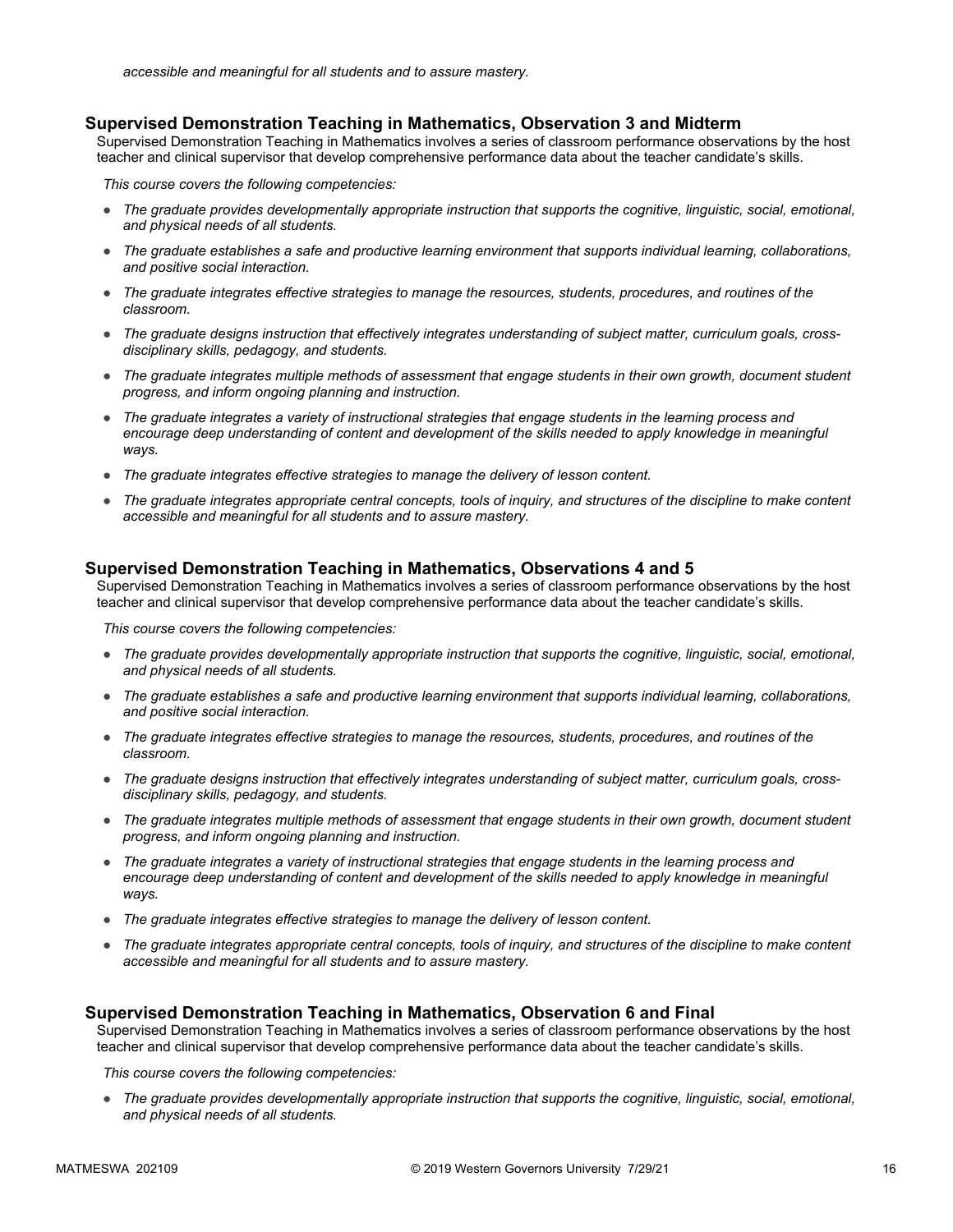- *The graduate establishes a safe and productive learning environment that supports individual learning, collaborations, and positive social interaction.*
- *The graduate integrates effective strategies to manage the resources, students, procedures, and routines of the classroom.*
- *The graduate designs instruction that effectively integrates understanding of subject matter, curriculum goals, crossdisciplinary skills, pedagogy, and students.*
- *The graduate integrates multiple methods of assessment that engage students in their own growth, document student progress, and inform ongoing planning and instruction.*
- *The graduate integrates a variety of instructional strategies that engage students in the learning process and*  encourage deep understanding of content and development of the skills needed to apply knowledge in meaningful *ways.*
- *The graduate integrates effective strategies to manage the delivery of lesson content.*
- *The graduate integrates appropriate central concepts, tools of inquiry, and structures of the discipline to make content accessible and meaningful for all students and to assure mastery.*

### **Teacher Performance Assessment in Mathematics Education**

The Teacher Performance Assessment course is a culmination of the wide variety of skills learned during your time in the Teachers College at WGU. In order to be a competent and independent classroom teacher, you will showcase a collection of your content, planning, instructional, and reflective skills.

*This course covers the following competencies:*

- *The graduate evaluates the teaching context to accommodate student differences to plan for instruction and assessment.*
- *The graduate plans learning environments that support individual learning, collaboration, and positive social interaction.*
- *The graduate plans comprehensive learning segments of instruction and assessment that align with standards and the needs of students.*
- *The graduate applies instructional strategies that promote learning, engage students, and provide differentiated instruction.*
- *The graduate integrates strategies to develop academic language that facilitates effective student participation and engagement in learning.*
- *The graduate utilizes assessment data to profile student learning, communicate information about student progress and achievement, and guide and modify instruction.*
- *The graduate evaluates teaching experiences including the planning and implementing of curriculum and instruction through ongoing reflection.*

### **Professional Portfolio**

Professional Portfolio requires candidates to create an online teaching portfolio that demonstrates professional beliefs, growth, and effective teaching practices from the Demonstration Teaching experience. The portfolio includes reflective essays (educational beliefs, professional growth, and collaboration with stakeholders) and professional artifacts (resume and artifacts with commentary on academic language, systems of student support, education technology, and professional communication with families) developed and acquired during Demonstration Teaching.

- *The graduate recommends improvements for instruction and professional practice through personal reflection.*
- *The graduate integrates technology into classroom learning experiences to enhance student learning and monitor academic progress.*
- *The graduate demonstrates ethical responsibilities and appropriate teaching dispositions, including those outlined in the Western Governors University Teachers College Code of Ethics.*
- *The graduate recommends strategies that support the development of academic language for all students.*
- *The graduate integrates a variety of strategies and resources to differentiate instruction and meet the needs of diverse learners.*
- *The graduate develops appropriate plans for professional growth in subject matter knowledge and pedagogical skills, including habits and skills of continual inquiry and learning.*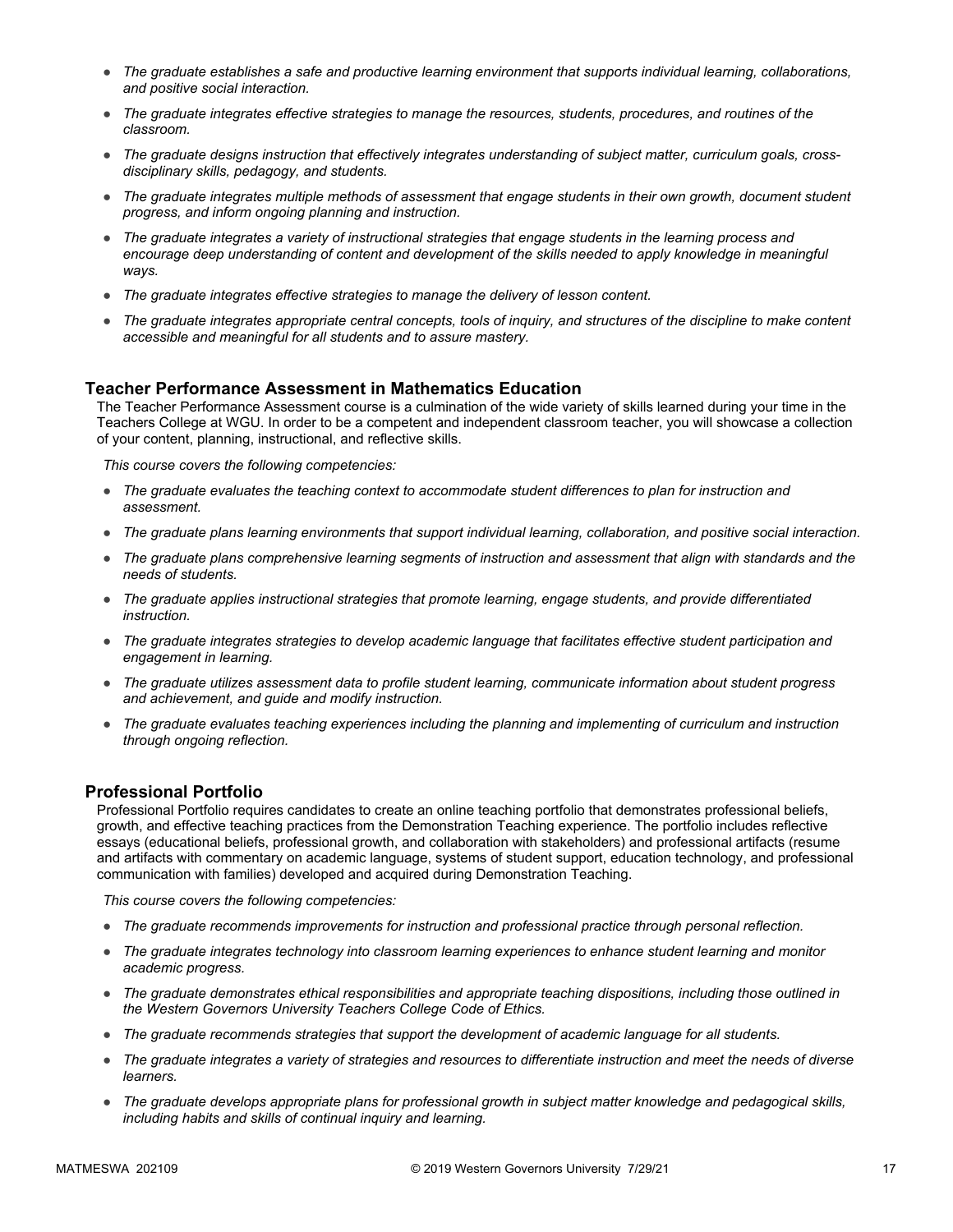### **Cohort Seminar**

Cohort Seminar provides mentoring and supports teacher candidates during their demonstration teaching period by providing weekly collaboration and instruction related to the demonstration teaching experience. It facilitates their demonstration of competence in becoming reflective practitioners, adhering to ethical standards, practicing inclusion in a diverse classroom, exploring community resources, building collegial and collaborative relationships with teachers, and considering leadership and supervisory skills.

- *The graduate demonstrates the ability to positively impact student learning through work samples, student artifacts, assessment results, and reflection.*
- *The graduate recommends improvements for instruction and professional practice through personal reflection.*
- *The graduate demonstrates ethical responsibilities and appropriate teaching dispositions, including those outlined in the Western Governors University Teachers College Code of Ethics.*
- *The graduate recommends strategies for effectively collaborating with colleagues, parents, and community professionals to support student development, learning, and well being.*
- *The graduate selects community resources that support students' non-instructional needs in and out of the classroom.*
- *The graduate recommends strategies that support the development of academic language for all students.*
- *The graduate integrates a variety of strategies and resources to differentiate instruction and meet the needs of diverse learners.*
- *The graduate recommends effective strategies to maintain high levels of student engagement.*
- *The graduate recommends best practices for classroom management, effective transitions, and pacing to maximize instructional time.*
- *The graduate develops appropriate plans for professional growth in subject matter knowledge and pedagogical skills, including habits and skills of continual inquiry and learning.*